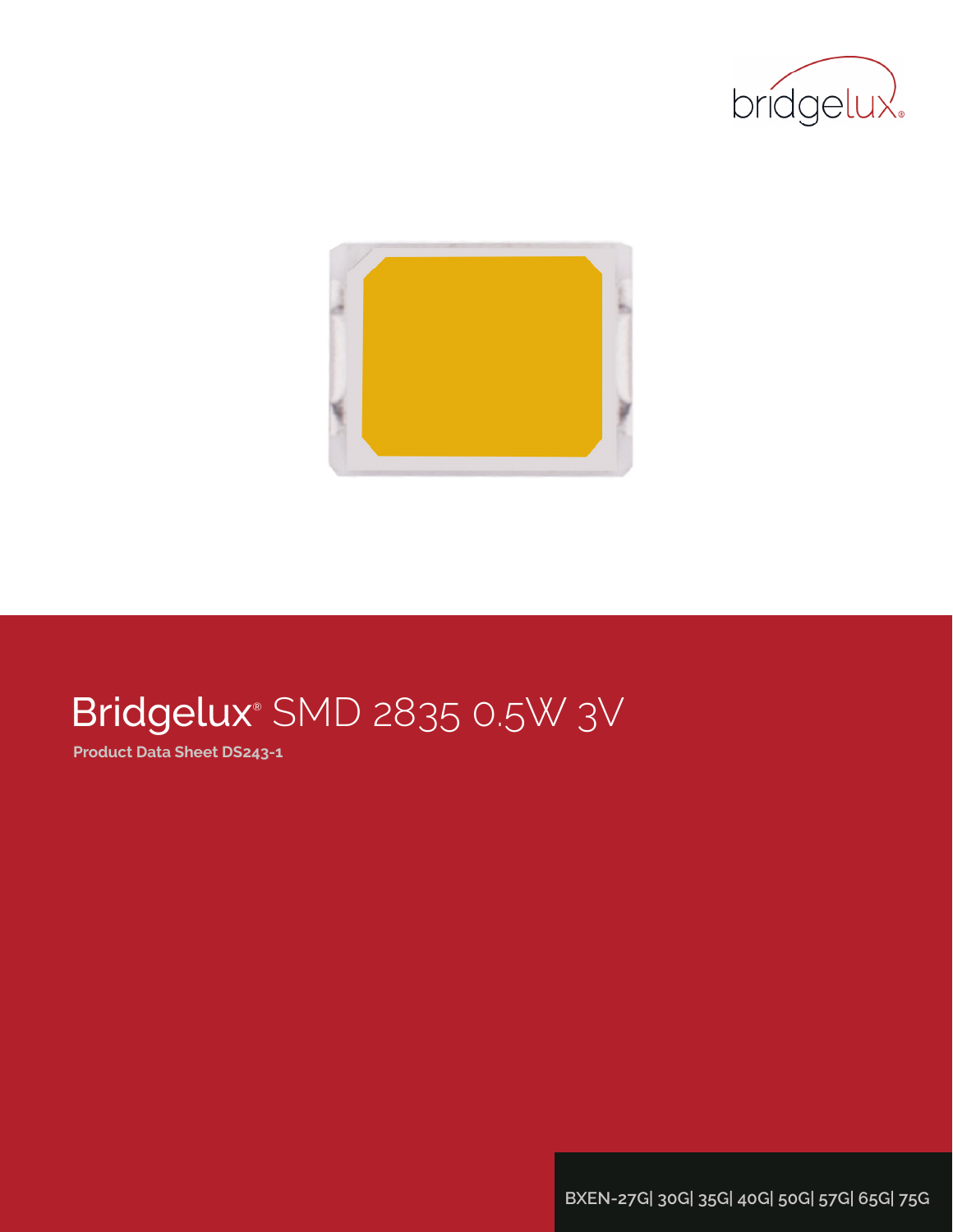# 2835  $\overline{\bigcap}$ JINS



### Introduction

The Bridgelux SMD 2835 mid power LED is hot-color targeted, which ensures that the LEDs fall within their specified color bin at the typical application conditions of 85°C. With its broad lumen coverage and wide range of CCT options, the SMD 2835 provides unparalleled design-in flexibility for indoor and outdoor lighting applications. The SMD 2835 is ideal as a drop-in replacement for emitters with an industry standard 2.8mm x 3.5mm footprint. • May 2836<br>
• May 2835<br>
• May 2835<br>
• May 2835<br>
• Design and outdoor lighting<br>
• Ease of design a<br>
• Uniform, consiste<br>
• Reliable and con<br>
• Compliant with e<br>
• Design flexibility

#### **Features**

- Industry-standard 2835 footprint
- 9 bin color control
- Hot-color targeting ensures that color is within the ANSI bin at the typical application conditions of 85°C
- Enables 3- and 5-step MacAdam ellipse custom binning kits
- RoHS compliant and lead free
- Multiple CCT configurations for a wide range of lighting applications

#### **Benefits**

- Lower operating and manufacturing cost
- Ease of design and rapid go-to-market
- Uniform, consistent white light
- Reliable and constant white point
- Compliant with environmental standards
- · Design flexibility

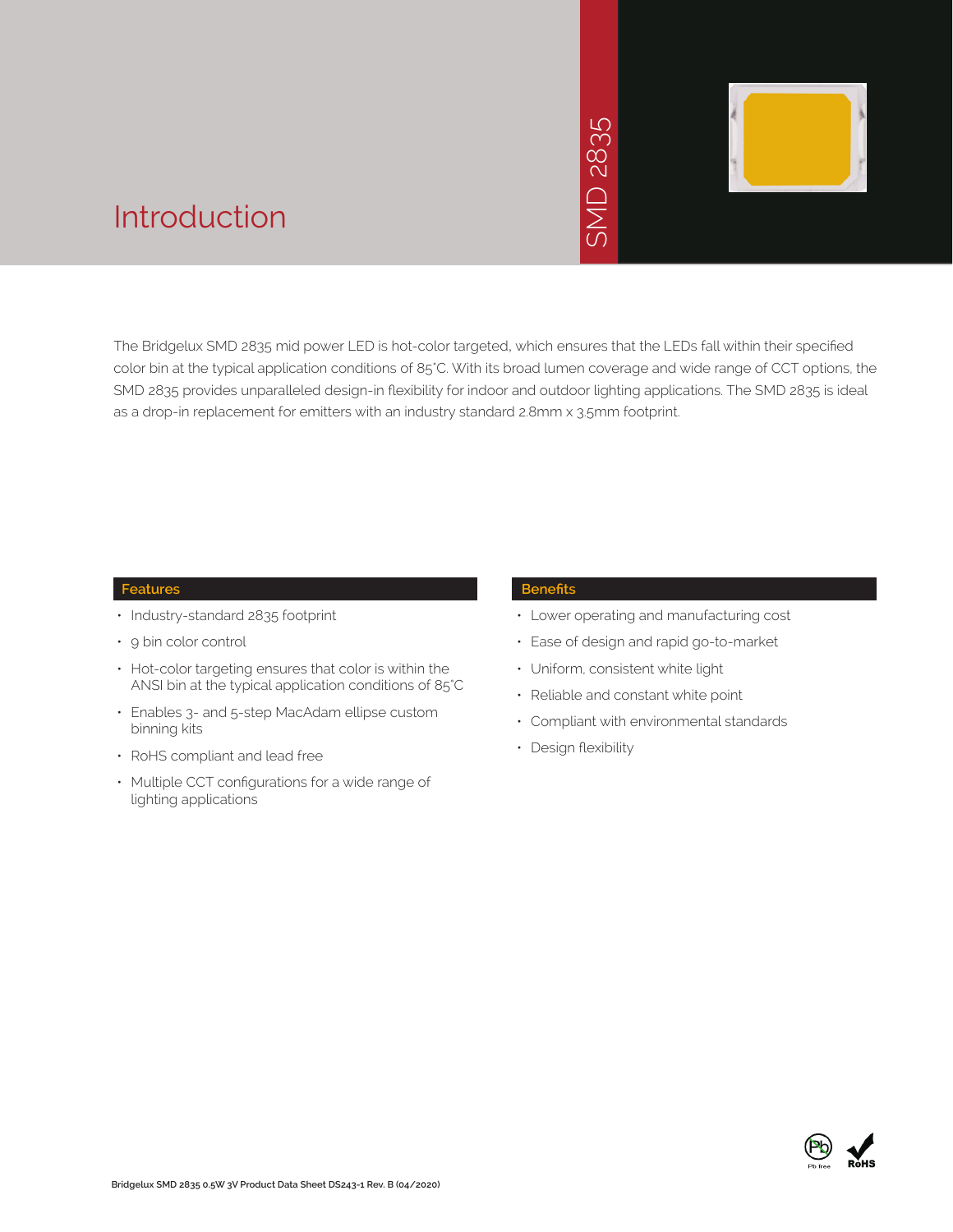### **Contents**

| Product Feature Map                         | $\overline{c}$ |
|---------------------------------------------|----------------|
| Product Nomenclature                        | $\overline{c}$ |
| <b>Product Test Conditions</b>              | $\overline{c}$ |
| <b>Product Selection Guide</b>              | 3              |
| Performance at Commonly Used Drive Currents | $\overline{4}$ |
| <b>Electrical Characteristics</b>           | 5              |
| Absolute Maximum Ratings                    | 6              |
| <b>Product Bin Definitions</b>              | 7              |
| Performance Curves                          | 10             |
| <b>Typical Radiation Pattern</b>            | 13             |
| Typical Color Spectrum                      | 14             |
| Mechanical Dimensions                       | 15             |
| Reliability                                 | 16             |
| <b>Reflow Characteristics</b>               | 17             |
| Packaging                                   | 18             |
| Design Resources                            | 20             |
| Precautions                                 | 20             |
| <b>Disclaimers</b>                          | 20             |
| About Bridgelux                             | 21             |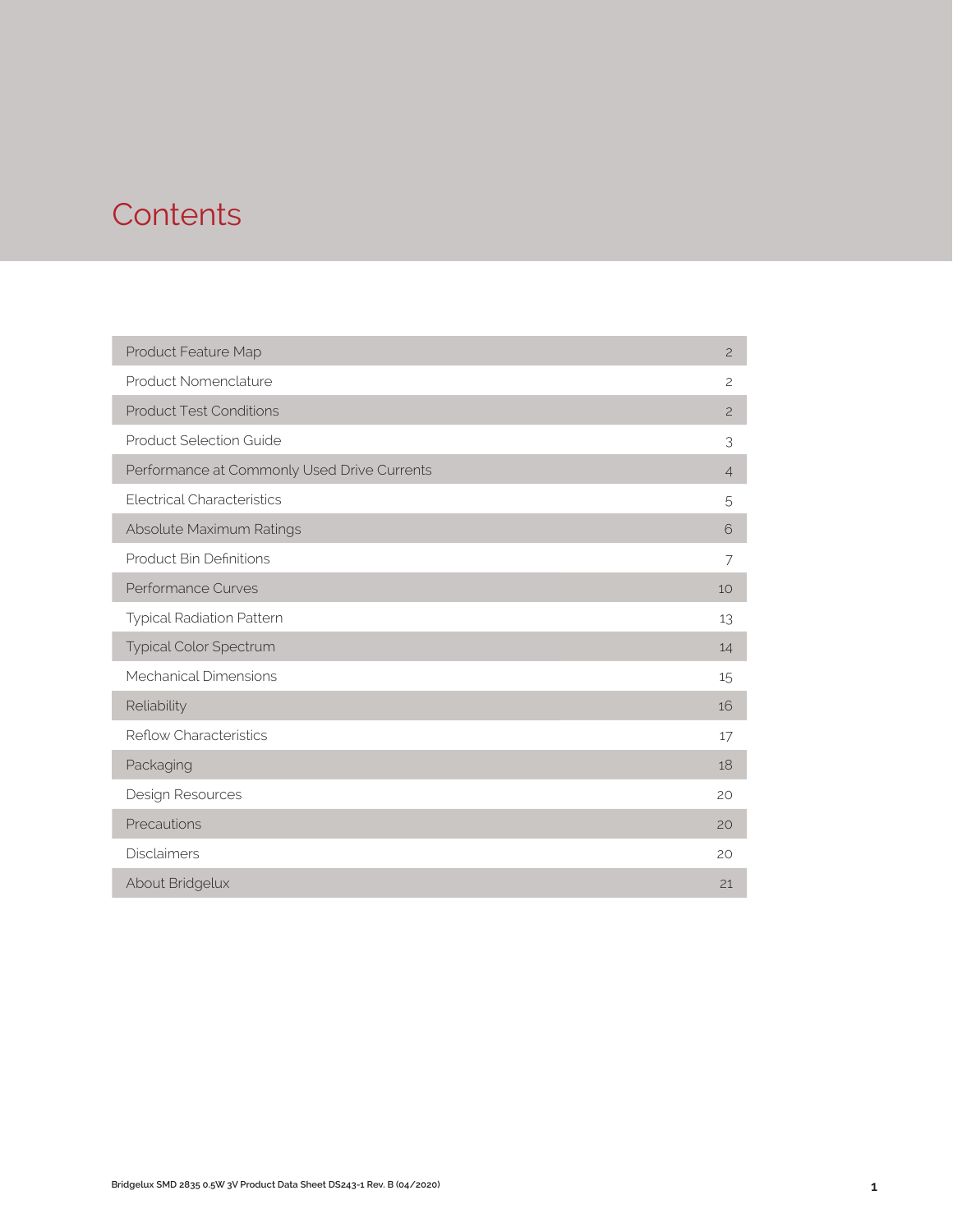### Product Feature Map

Bridgelux SMD LED products come in industry standard package sizes and follow ANSI binning standards. These LEDs are optimized for cost and performance, helping to ensure highly competitive system lumen per dollar performance while addressing the stringent efficacy and reliability standards required for modern lighting applications.





#### **Product Test Conditions**

Bridgelux SMD 2835 LEDs are tested and binned with a 10ms pulse of 150mA at T<sub>i</sub> (junction temperature)=T<sub>s</sub>, (solder point temperature) =25°C. Forward voltage and luminous flux are binned at a  $T_{\rm j}$ -T $_{\rm sp}$ 25°C.while color is hot targeted at a T $_{\rm sp}$  of 85°C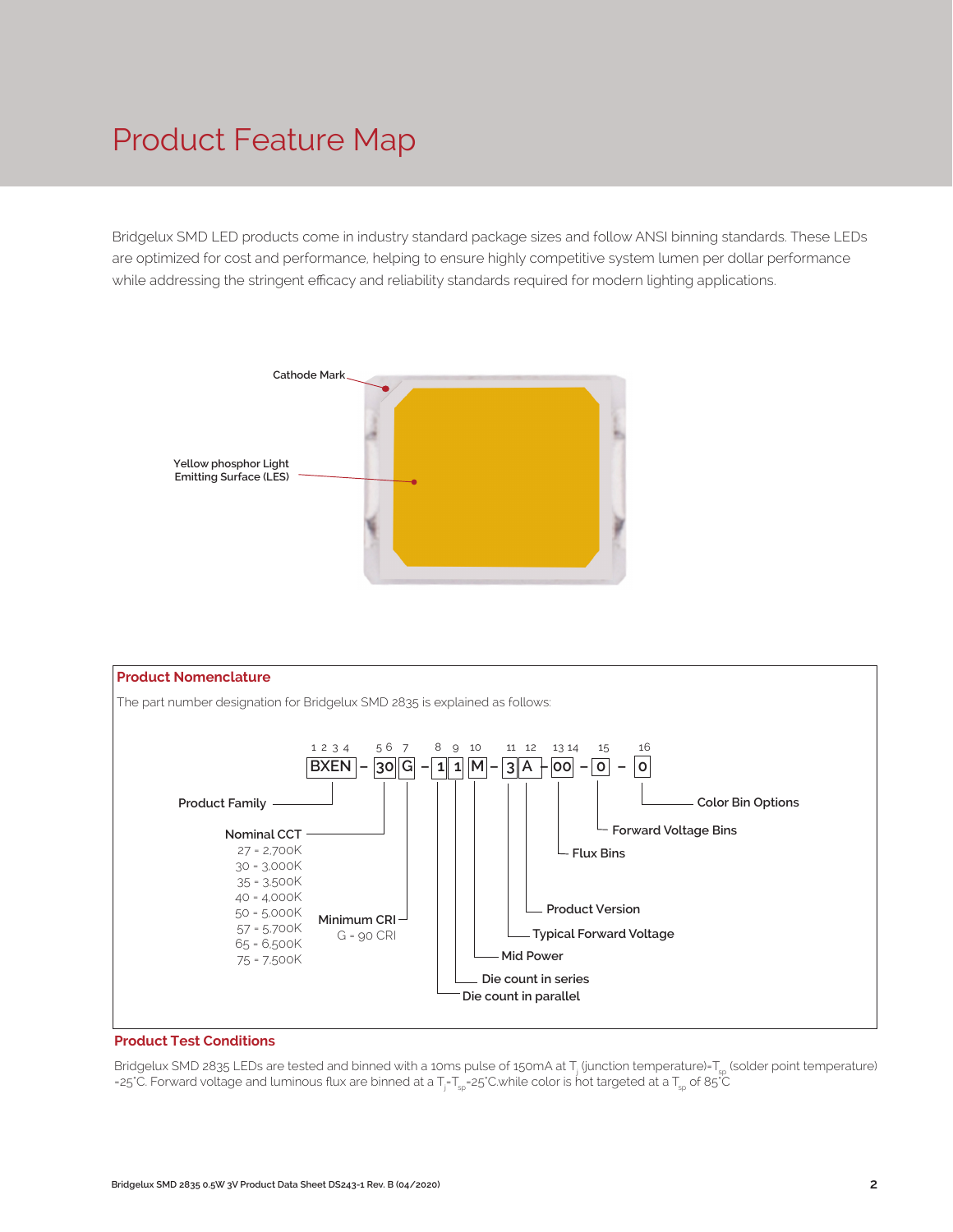### Product Selection Guide

The following product configurations are available:

| Part Number <sup>1,6</sup> | Nominal CCT <sup>2</sup> | CRI <sup>3.5</sup> | <b>Nominal</b><br><b>Drive Current</b> |     | <b>Forward Voltage4.5</b><br>(V) |            | <b>Typical Pulsed</b><br>Flux $(lm)^{4.5}$ | <b>Typical Power</b> | <b>Typical Efficacy</b><br>(lm/W) |
|----------------------------|--------------------------|--------------------|----------------------------------------|-----|----------------------------------|------------|--------------------------------------------|----------------------|-----------------------------------|
|                            | (K)                      |                    | (mA)                                   | Min | <b>Typical</b>                   | <b>Max</b> |                                            | (W)                  |                                   |
| BXEN-27G-11M-3A-00-0-0     | 2700                     | 90                 | 150                                    | 2.8 | 3.1                              | 3.4        | 55                                         | 0.5                  | 118                               |
| BXEN-30G-11M-3A-00-0-0     | 3000                     | 90                 | 150                                    | 2.8 | 3.1                              | 3.4        | 58                                         | 0.5                  | 125                               |
| BXEN-35G-11M-3A-00-0-0     | 3500                     | 90                 | 150                                    | 2.8 | 3.1                              | 3.4        | 58                                         | 0.5                  | 125                               |
| BXEN-40G-11M-3A-00-0-0     | 4000                     | 90                 | 150                                    | 2.8 | 3.1                              | 3.4        | 61                                         | 0.5                  | 131                               |
| BXEN-50G-11M-3A-00-0-0     | 5000                     | 90                 | 150                                    | 2.8 | 3.1                              | 3.4        | 61                                         | 0.5                  | 131                               |
| BXEN-57G-11M-3A-00-0-0     | 5700                     | 90                 | 150                                    | 2.8 | 3.1                              | 3.4        | 61                                         | 0.5                  | 131                               |
| BXEN-65G-11M-3A-00-0-0     | 6500                     | 90                 | 150                                    | 2.8 | 3.1                              | 3.4        | 61                                         | 0.5                  | 131                               |
| BXEN-75G-11M-3A-00-0-0     | 7500                     | 90                 | 150                                    | 2.8 | 3.1                              | 3.4        | 61                                         | 0.5                  | 131                               |

#### **Table 1:** Selection Guide, Pulsed Measurement Data at 150mA (T<sub>j</sub>=T<sub>sp</sub>=25°C)

| Part Number <sup>1,6</sup> | Nominal CCT <sup>2</sup> | CRI3.5 | <b>Nominal Drive</b><br>Current |            | Forward Voltage <sup>5</sup><br>(V) |            | <b>Typical Pulsed</b>  | <b>Typical Power</b> | <b>Typical Efficacy</b>              |
|----------------------------|--------------------------|--------|---------------------------------|------------|-------------------------------------|------------|------------------------|----------------------|--------------------------------------|
|                            | (K)                      |        | (mA)                            | <b>Min</b> | <b>Typical</b>                      | <b>Max</b> | Flux (lm) <sup>5</sup> | (W)                  | $\langle \text{Im}/\text{W} \rangle$ |
| BXEN-27G-11M-3A-00-0-0     | 2700                     | 90     | 150                             | 2.7        | 3.0                                 | 3.3        | 49                     | 0.5                  | 106                                  |
| BXEN-30G-11M-3A-00-0-0     | 3000                     | 90     | 150                             | 2.7        | 3.0                                 | 3.3        | 51                     | 0.5                  | 111                                  |
| BXEN-35G-11M-3A-00-0-0     | 3500                     | 90     | 150                             | 2.7        | 3.0                                 | 3.3        | 51                     | 0.5                  | 111                                  |
| BXEN-40G-11M-3A-00-0-0     | 4000                     | 90     | 150                             | 2.7        | 3.0                                 | 3.3        | 54                     | 0.5                  | 117                                  |
| BXEN-50G-11M-3A-00-0-0     | 5000                     | 90     | 150                             | 2.7        | 3.0                                 | 3.3        | 54                     | 0.5                  | 117                                  |
| BXEN-57G-11M-3A-00-0-0     | 5700                     | 90     | 150                             | 2.7        | 3.0                                 | 3.3        | 54                     | 0.5                  | 117                                  |
| BXEN-65G-11M-3A-00-0-0     | 6500                     | 90     | 150                             | 2.7        | 3.0                                 | 3.3        | 54                     | 0.5                  | 117                                  |
| BXEN-75G-11M-3A-00-0-0     | 7500                     | 90     | 150                             | 2.7        | 3.0                                 | 3.3        | 54                     | 0.5                  | 117                                  |

Notes for Tables 1 & 2:

1. The last 6 characters (including hyphens '-') refer to flux bins, forward voltage bins, and color bin options, respectively. "00-0-0" denotes the full distribution of flux, forward voltage, and 7 SDCM color.

Example: BXEN-30G-11M-3A-00-0-0 refers to the full distribution of flux, forward voltage, and color within a 3000K 7-step ANSI standard

chromaticity region with a minimum of 90CRI, 1x1 die configuration, mid power, 3.1V typical forward voltage.

2. Product CCT is cold targeted at Tsp = 85°C. Nominal CCT as defined by ANSI C78.377-2011.

3. Listed CRIs are minimum values and include test tolerance.

4. Products tested under pulsed condition (10ms pulse width) at nominal drive current where Tj=Tsp=25°C.

5. Bridgelux maintains a ±7.5% tolerance on luminous flux measurements, ±0.1V tolerance on forward voltage measurements, and ±2 tolerance on CRI measurements for the SMD 2835.

6. Refer to Table 6 and Table 7 for Bridgelux SMD 2835 Luminous Flux Binning and Forward Voltage Binning information.

7. Typical pulsed test performance values are provided as reference only and are not a guarantee of performance.

8. Typical performance is estimated based on operation under pulsed current with LED emitter mounted onto a heat sink with thermal interface material and the solder point temperature maintained at 25°C. Based on Bridgelux test setup, values may vary depending on the thermal design of the luminaire and/or the exposed environment to which the product is subjected.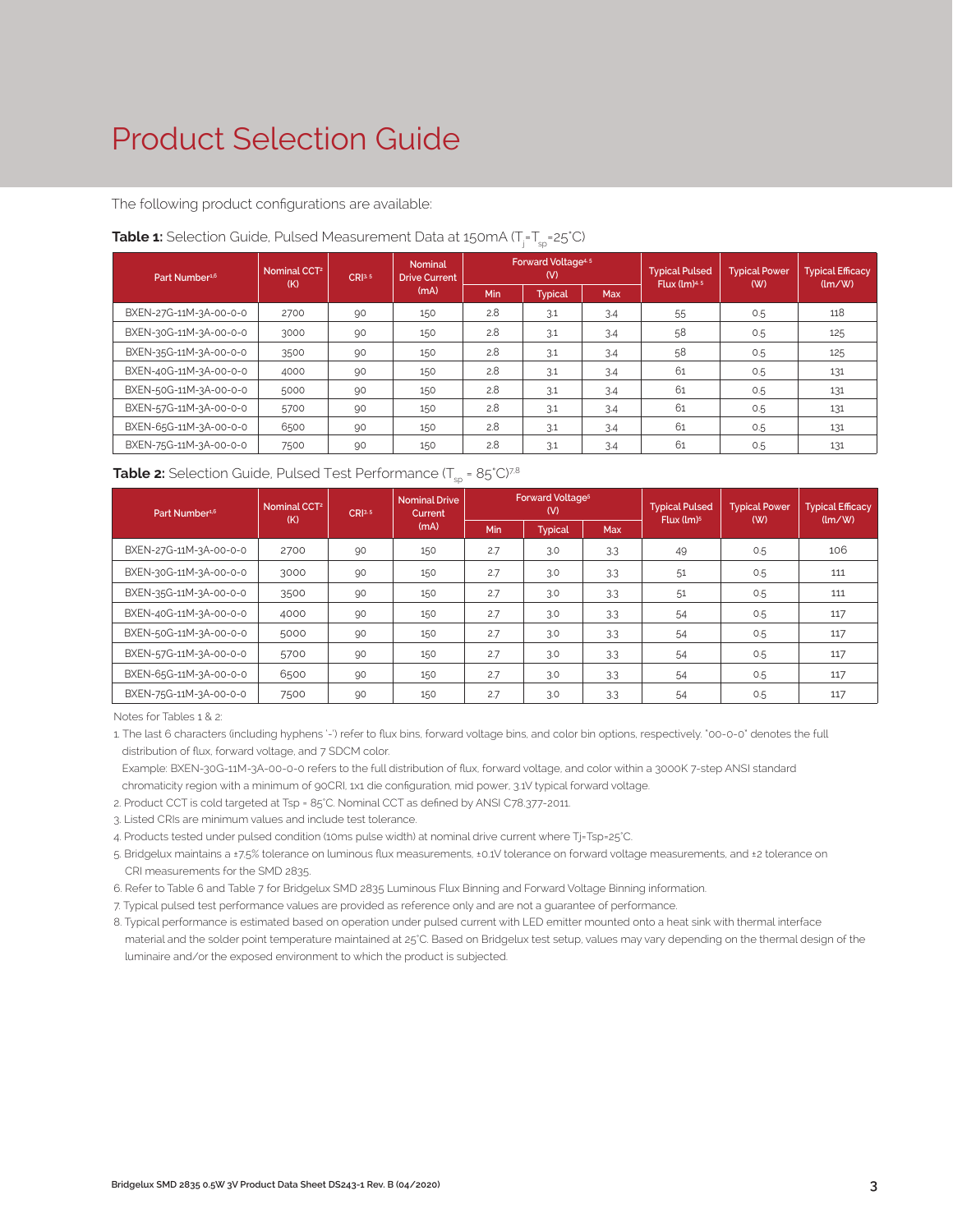### Performance at Commonly Used Drive Currents

SMD 2835 LEDs are tested to the specifications shown using the nominal drive currents in Table 1. SMD 2835 may also be driven at other drive currents dependent on specific application design requirements. The performance at any drive current can be derived from the current vs. voltage characteristics shown in Figure 2 and the relative luminous flux vs. current characteristics shown in Figure 3. The performance at commonly used drive currents is summarized in Table 3.

| <b>Part Number</b>     | <b>CRI</b> | <b>Drive</b><br>Current <sup>1</sup><br>(mA) | Typical V.<br>$T_{\rm sp}$ = 25°C<br>(V) | <b>Typical Power</b><br>$T_{\rm SD} = 25^{\circ}C$<br>(W) | <b>Typical Pulsed</b><br>Flux <sup>2</sup><br>$T_{sp} = 25^{\circ}C$<br>(lm) | <b>Typical</b><br>DC Flux <sup>3</sup><br>$T_{sp} = 85^{\circ}C$<br>$\frac{m}{2}$ | <b>Typical</b><br><b>Efficacy</b><br>$T_{\rm sn}$ = 25°C<br>$\lim$ /w |
|------------------------|------------|----------------------------------------------|------------------------------------------|-----------------------------------------------------------|------------------------------------------------------------------------------|-----------------------------------------------------------------------------------|-----------------------------------------------------------------------|
|                        |            | 30                                           | 2.8                                      | 0.1                                                       | 12                                                                           | 11                                                                                | 150                                                                   |
|                        |            | 60                                           | 2.9                                      | 0.2                                                       | 24                                                                           | 22                                                                                | 140                                                                   |
| BXEN-27G-11M-3A-00-0-0 | 90         | 90                                           | 2.9                                      | 0.3                                                       | 35                                                                           | 32                                                                                | 132                                                                   |
|                        |            | 120                                          | 3.0                                      | 0.4                                                       | 45                                                                           | 41                                                                                | 125                                                                   |
|                        |            | 150                                          | 3.1                                      | 0.5                                                       | 55                                                                           | 49                                                                                | 118                                                                   |
|                        |            | 30                                           | 2.8                                      | 0.1                                                       | 13                                                                           | 12                                                                                | 158                                                                   |
|                        |            | 60                                           | 2.9                                      | 0.2                                                       | 25                                                                           | 23                                                                                | 148                                                                   |
| BXEN-30G-11M-3A-00-0-0 | 90         | 90                                           | 2.9                                      | 0.3                                                       | 37                                                                           | 33                                                                                | 139                                                                   |
|                        |            | 120                                          | 3.0                                      | 0.4                                                       | 48                                                                           | 43                                                                                | 132                                                                   |
|                        |            | 150                                          | 3.1                                      | 0.5                                                       | 58                                                                           | 51                                                                                | 124                                                                   |
|                        |            | 30                                           | 2.8                                      | 0.1                                                       | 13                                                                           | 12                                                                                | 158                                                                   |
|                        |            | 60                                           | 2.9                                      | 0.2                                                       | 25                                                                           | 23                                                                                | 148                                                                   |
| BXEN-35G-11M-3A-00-0-0 | 90         | 90                                           | 2.9                                      | 0.3                                                       | 37                                                                           | 33                                                                                | 139                                                                   |
|                        |            | 120                                          | 3.0                                      | 0.4                                                       | 48                                                                           | 43                                                                                | 132                                                                   |
|                        |            | 150                                          | 3.1                                      | 0.5                                                       | 58                                                                           | 51                                                                                | 124                                                                   |
|                        |            | 30                                           | 2.8                                      | O.1                                                       | 14                                                                           | 13                                                                                | 166                                                                   |
|                        |            | 60                                           | 2.9                                      | 0.2                                                       | 27                                                                           | 24                                                                                | 156                                                                   |
| BXEN-40G-11M-3A-00-0-0 | 90         | 90                                           | 2.9                                      | 0.3                                                       | 39                                                                           | 35                                                                                | 147                                                                   |
|                        |            | 120                                          | 3.0                                      | 0.4                                                       | 50                                                                           | 45                                                                                | 138                                                                   |
|                        |            | 150                                          | 3.1                                      | 0.5                                                       | 61                                                                           | 54                                                                                | 131                                                                   |
|                        |            | 30                                           | 2.8                                      | O.1                                                       | 14                                                                           | 13                                                                                | 166                                                                   |
|                        |            | 60                                           | 2.9                                      | 0.2                                                       | 27                                                                           | 24                                                                                | 156                                                                   |
| BXEN-50G-11M-3A-00-0-0 | 90         | 90                                           | 2.9                                      | 0.3                                                       | 39                                                                           | 35                                                                                | 147                                                                   |
|                        |            | 120                                          | 3.0                                      | 0.4                                                       | 50                                                                           | 45                                                                                | 138                                                                   |
|                        |            | 150                                          | 3.1                                      | 0.5                                                       | 61                                                                           | 54                                                                                | 131                                                                   |
|                        |            | 30                                           | 2.8                                      | 0.1                                                       | 14                                                                           | 13                                                                                | 166                                                                   |
|                        |            | 60                                           | 2.9                                      | 0.2                                                       | 27                                                                           | 24                                                                                | 156                                                                   |
| BXEN-57G-11M-3A-00-0-0 | 90         | 90                                           | 2.9                                      | 0.3                                                       | 39                                                                           | 35                                                                                | 147                                                                   |
|                        |            | 120                                          | 3.0                                      | 0.4                                                       | 50                                                                           | 45                                                                                | 138                                                                   |
|                        |            | 150                                          | 3.1                                      | 0.5                                                       | 61                                                                           | 54                                                                                | 131                                                                   |
|                        |            | 30                                           | 2.8                                      | 0.1                                                       | 14                                                                           | 13                                                                                | 166                                                                   |
|                        |            | 60                                           | 2.9                                      | 0.2                                                       | 27                                                                           | 24                                                                                | 156                                                                   |
| BXEN-65G-11M-3A-00-0-0 | 90         | 90                                           | 2.9                                      | 0.3                                                       | 39                                                                           | 35                                                                                | 147                                                                   |
|                        |            | 120                                          | 3.0                                      | 0.4                                                       | 50                                                                           | 45                                                                                | 138                                                                   |
|                        |            | 150                                          | 3.1                                      | 0.5                                                       | 61                                                                           | 54                                                                                | 131                                                                   |
|                        |            | 30                                           | 2.8                                      | O.1                                                       | 14                                                                           | 13                                                                                | 166                                                                   |
|                        |            | 60                                           | 2.9                                      | 0.2                                                       | 27                                                                           | 24                                                                                | 156                                                                   |
| BXEN-75G-11M-3A-00-0-0 | 90         | 90                                           | 2.9                                      | 0.3                                                       | 39                                                                           | 35                                                                                | 147                                                                   |
|                        |            | 120                                          | 3.0                                      | 0.4                                                       | 50                                                                           | 45                                                                                | 138                                                                   |
|                        |            | 150                                          | 3.1                                      | 0.5                                                       | 61                                                                           | 54                                                                                | 131                                                                   |

Notes for Tables 3:

1. Alternate drive currents in Table 3 are provided for reference only and are not a guarantee of performance.

2. Bridgelux maintains a  $\pm$  7.5% tolerance on flux measurements.

3. Typical stabilized DC performance values are provided as reference only and are not a guarantee of performance.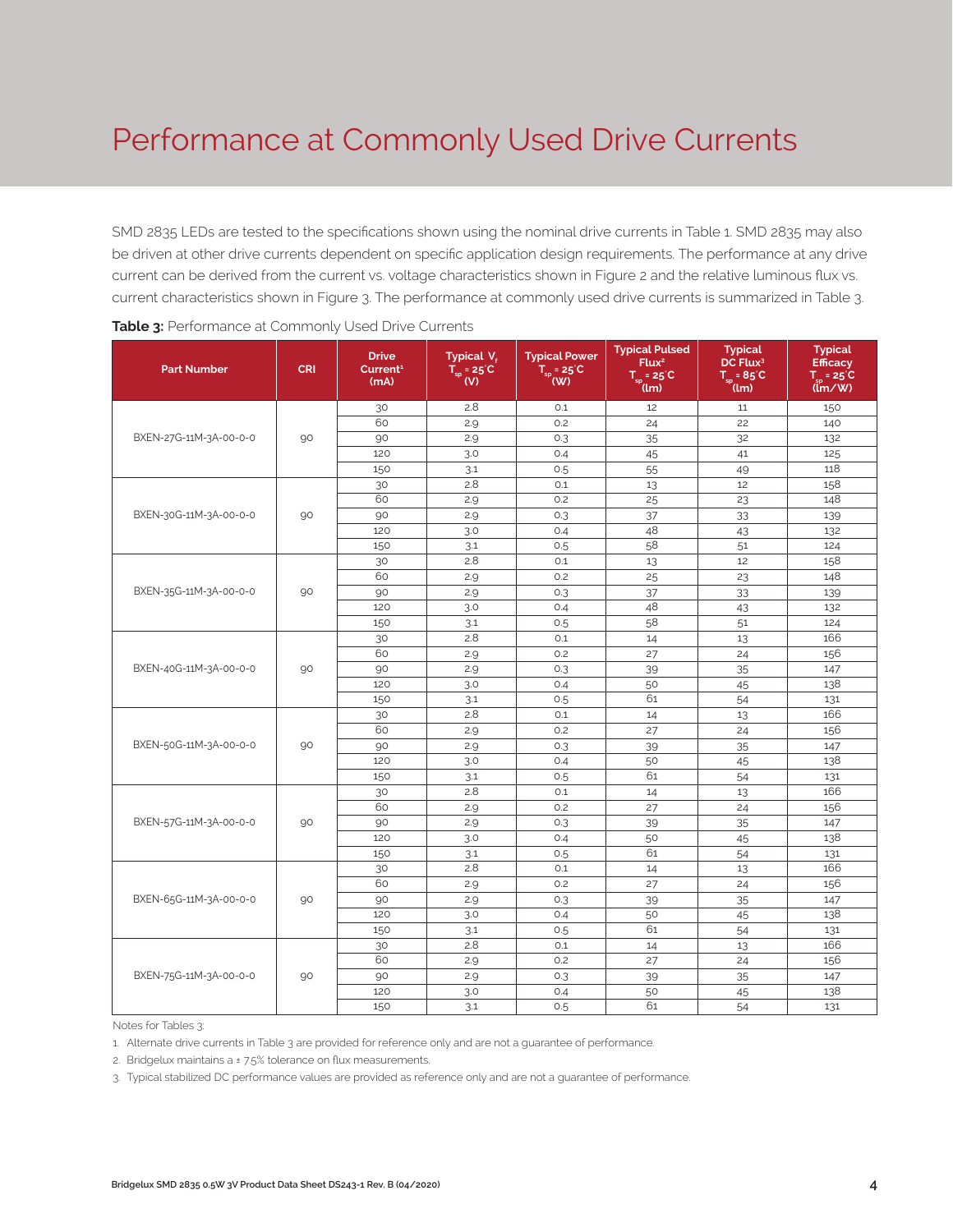## Electrical Characteristics

#### **Table 4:** Electrical Characteristics

|                          | <b>Drive Current</b> |                | <b>Forward Voltage</b><br>$(V)$ <sup>2,3</sup> |                | <b>Typical</b><br><b>Temperature</b><br><b>Coefficient</b>  | <b>Typical</b><br><b>Thermal</b><br><b>Resistance</b>                |
|--------------------------|----------------------|----------------|------------------------------------------------|----------------|-------------------------------------------------------------|----------------------------------------------------------------------|
| Part Number <sup>1</sup> | (mA)                 | <b>Minimum</b> | <b>Typical</b>                                 | <b>Maximum</b> | of Forward<br>Voltage<br>$\Delta V \sim \Delta T$<br>(mV/C) | <b>Junction</b><br>to Solder Point <sup>4</sup><br>$R_{j-sp}$ (°C/W) |
| BXEN-XXX-11M-3A-00-0-0   | 150                  | 2.8            | 3.1                                            | 3.4            | $-0.87$                                                     | 30                                                                   |

Notes for Tables 4:

1. The last 6 characters (including hyphens '-') refer to flux bins, forward voltage bins, and color bin options, respectively. "00-0-0" denotes the full distribution of flux, forward voltage, and 7 SDCM color.

 Example: BXEN-30G-11M-3A-00-0-0 refers to the full distribution of flux, forward voltage, and color within a 3000K 7-step ANSI standard chromaticity region with a minimum of 90CRI, 1x1 die configuration, mid power, 3.1V typical forward voltage.

2. Bridgelux maintains a tolerance of ± 0.1V on forward voltage measurements. Voltage minimum and maximum values at the nominal drive current are guaranteed by 100% test.

3. Products tested under pulsed condition (10ms pulse width) at nominal drive current where Tsp = 25°C.

4. Thermal resistance value was calculated using total electrical input power; optical power was not subtracted from input power.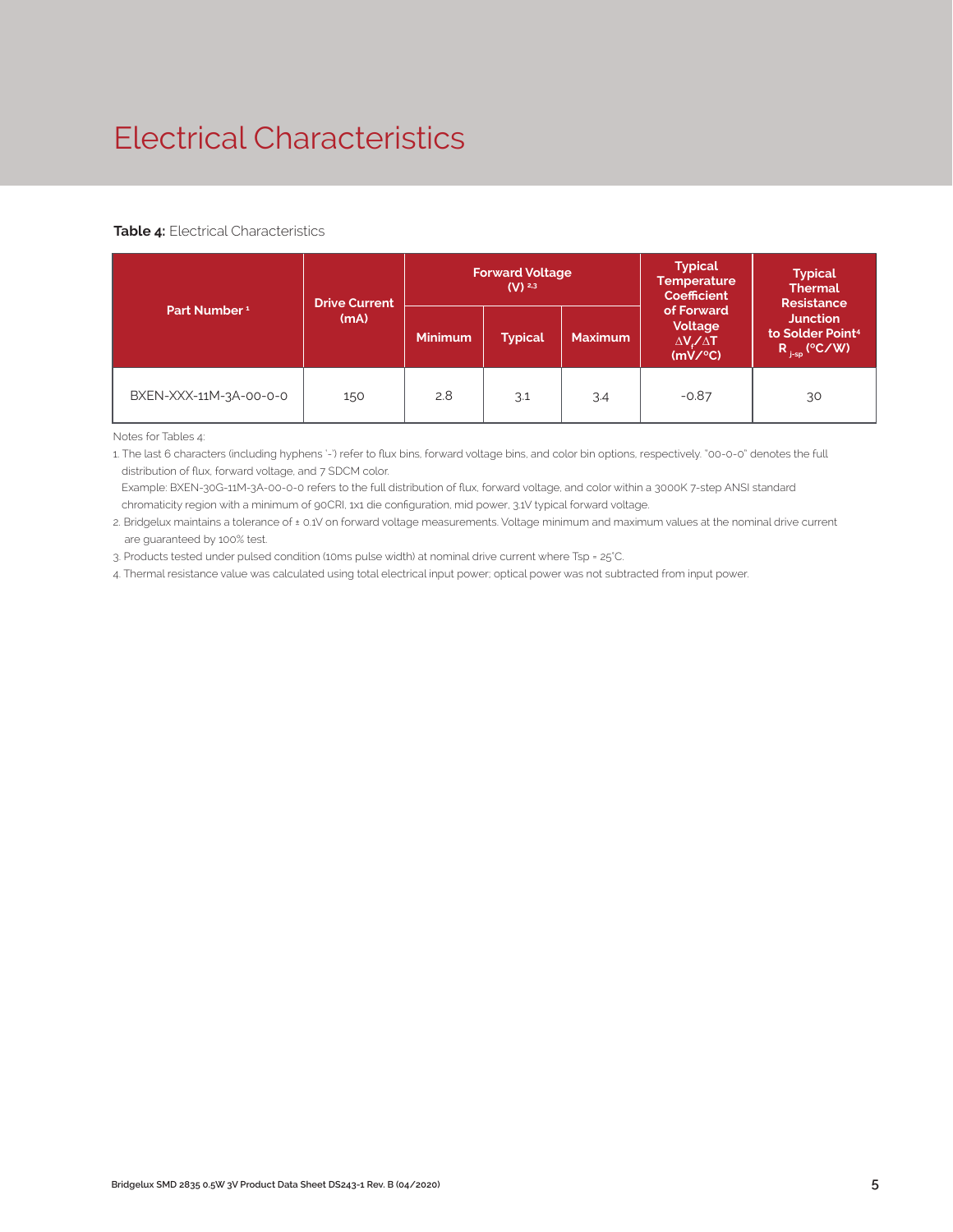# Absolute Maximum Ratings

#### **Table 5:** Maximum Ratings

| Parameter                                             | Maximum Rating                                  |  |  |  |  |
|-------------------------------------------------------|-------------------------------------------------|--|--|--|--|
| LED Junction Temperature (T <sub>i</sub> )            | $125^{\circ}$ C                                 |  |  |  |  |
| Storage Temperature                                   | $-40^{\circ}$ C to $+105^{\circ}$ C             |  |  |  |  |
| Operating Solder Point Temperature (T <sub>Sp</sub> ) | $-40^{\circ}$ C to $+105^{\circ}$ C             |  |  |  |  |
| <b>Soldering Temperature</b>                          | 260°C or lower for a maximum of 10 seconds      |  |  |  |  |
| Maximum Drive Current                                 | 150 <sub>m</sub> A                              |  |  |  |  |
| Maximum Peak Pulsed Forward Current <sup>1</sup>      | 300 <sub>m</sub> A                              |  |  |  |  |
| Maximum Reverse Voltage <sup>2</sup>                  |                                                 |  |  |  |  |
| Moisture Sensitivity Rating                           | MSL <sub>3</sub>                                |  |  |  |  |
| Electrostatic Discharge                               | 2kV HBM, JEDEC-JS-001-HBM and JEDEC-JS-001-2012 |  |  |  |  |

Notes for Tables 5:

1. Bridgelux recommends a maximum duty cycle of 10% and pulse width of 10 ms when operating LED SMD at maximum peak pulsed current specified. Maximum peak pulsed current indicate values where LED SMD can be driven without catastrophic failures.

2. Light emitting diodes are not designed to be driven in reverse voltage and will not produce light under this condition. no rating is provided.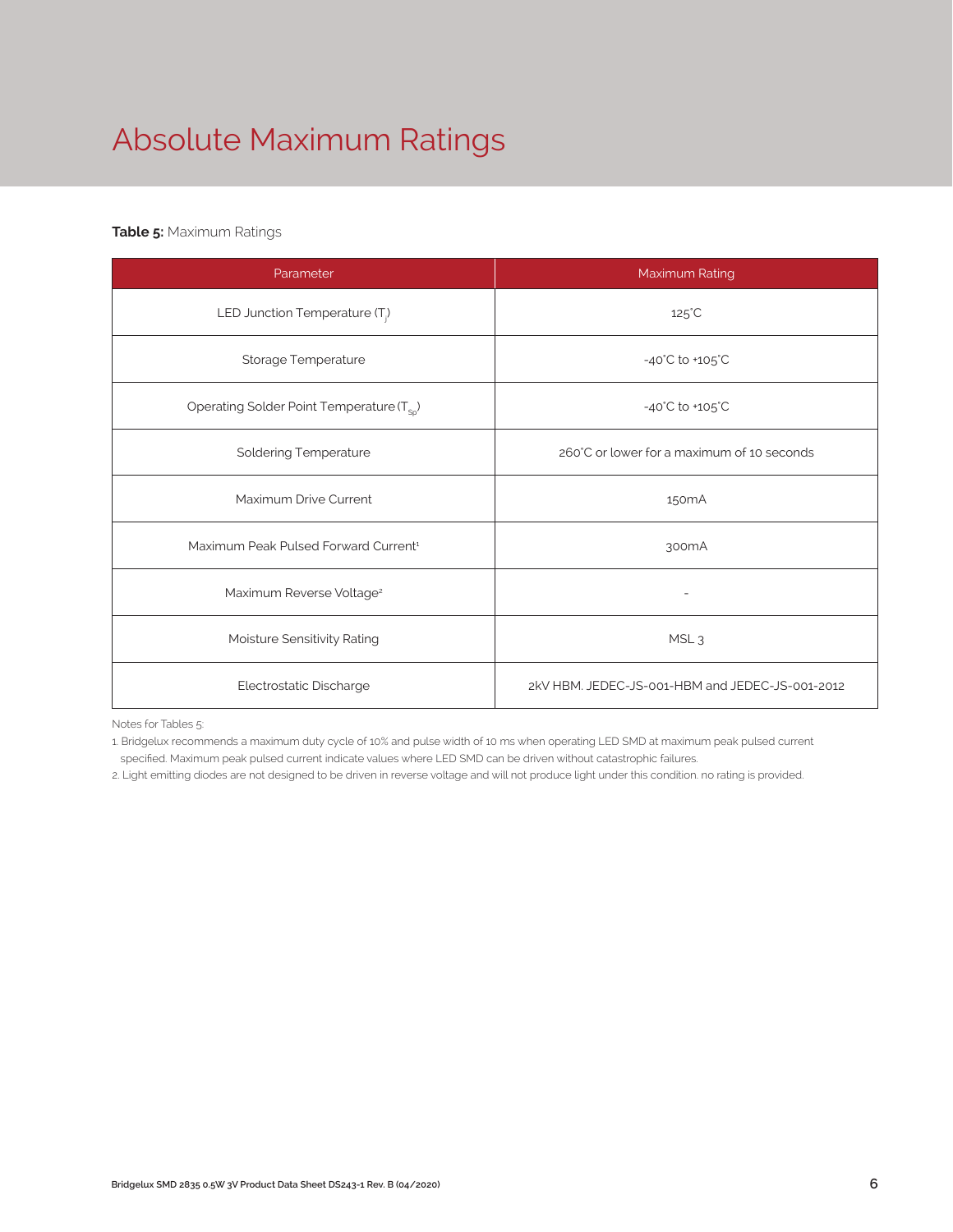### Product Bin Definitions

Table 6 lists the standard photometric luminous flux bins for Bridgelux SMD 2835 LEDs. Although several bins are listed, product availability in a particular bin varies by production run and by product performance. Not all bins are available in all CCTs.

| <b>Bin Code</b> | <b>Minimum</b> | <b>Maximum</b> | <b>Unit</b> | <b>Condition</b> |
|-----------------|----------------|----------------|-------------|------------------|
| 2A              | 50             | 55             |             |                  |
| 2B              | 55             | 60             |             | $I_{E}$ =150mA   |
| 2C              | 60             | 65             | lm          |                  |
| 2D              | 65             | 70             |             |                  |

#### **Table 6:** Luminous Flux Bin Definitions at 150mA, T<sub>sp</sub>=25°C

Note for Tables 6:

1. Bridgelux maintains a tolerance of ± 7.5% on luminous flux measurements.

#### **Table 7:** Forward Voltage Bin Definition at 150mA, T<sub>sp</sub>=25°C

| <b>Bin Code</b> | Minimum | <b>Maximum</b> | Unit | <b>Condition</b> |
|-----------------|---------|----------------|------|------------------|
| $\overline{ }$  | 2.8     | 2.9            |      |                  |
| R               | 2.9     | 3.0            |      |                  |
|                 | 3.0     | 3.1            |      |                  |
|                 | 3.1     | 3.2            |      | $I_F = 150mA$    |
|                 | 3.2     | 3.3            |      |                  |
|                 | 3.3     | 3.4            |      |                  |

Note for Tables 7:

1. Bridgelux maintains a tolerance of ± 0.1V on forward voltage measurements.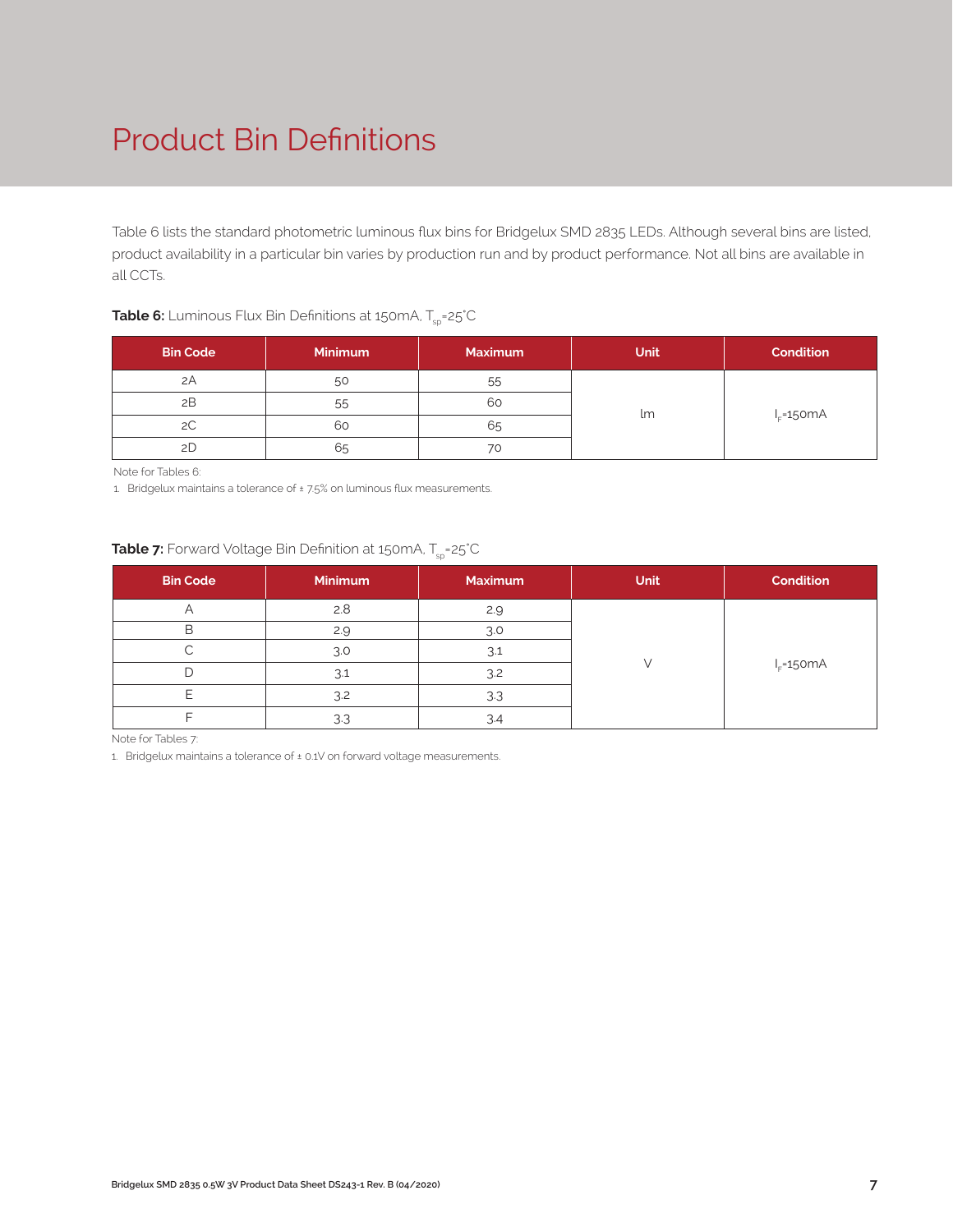### Product Bin Definitions

| <b>CCT</b>          |          |              |                    |        |                             | <b>Center Point</b> |              |              |                   |              |                   |         |             | <b>Ellipse</b>        |             |                  |                     |
|---------------------|----------|--------------|--------------------|--------|-----------------------------|---------------------|--------------|--------------|-------------------|--------------|-------------------|---------|-------------|-----------------------|-------------|------------------|---------------------|
|                     |          |              | <b>Color Space</b> |        | X                           |                     | Y            |              | <b>Major Axis</b> |              | <b>Minor Axis</b> |         |             | <b>Rotation Angle</b> |             | <b>Color Bin</b> |                     |
|                     |          |              | 3 SDCM             |        | 0.4578                      |                     | 0.4101       |              | 0.00810           |              | 0.00420           |         |             | 53.70                 |             | $\mathbf{1}$     |                     |
| 2700K               |          |              | 5 SDCM             |        | 0.4578                      |                     | 0.4101       |              | 0.01350           |              | 0.00700           |         | 53.70       |                       |             | 1/A/B/C/D        |                     |
|                     |          |              | 3 SDCM             |        | 0.4338                      |                     | 0.4030       |              | 0.00834           |              | 0.00408           |         |             | 53.22                 |             | 1                |                     |
| 3000K               |          |              | 5 SDCM             |        | 0.4338                      |                     | 0.4030       |              | 0.01390           |              | 0.00680           |         |             | 53.22                 |             | 1/A/B/C/D        |                     |
|                     |          |              | 3 SDCM             |        | 0.4073                      |                     | 0.3917       |              | 0.00927           |              | 0.00414           |         |             | 54.00                 |             | $\mathbf{1}$     |                     |
| 3500K               |          |              | 5 SDCM             |        | 0.4073                      |                     | 0.3917       |              | 0.01545           |              | 0.00690           |         |             | 54.00                 |             | 1/A/B/C/D        |                     |
|                     |          |              | 3 SDCM             |        | 0.3818                      |                     | 0.3797       |              | 0.00939           |              | 0.00402           |         |             | 53.72                 |             | $\mathbf{1}$     |                     |
| 4000K               |          |              | 5 SDCM             |        | 0.3818                      |                     | 0.3797       |              | 0.01565           |              | 0.00670           |         |             | 53.72                 |             | 1/A/B/C/D        |                     |
|                     |          |              | 3 SDCM             |        | 0.3447                      |                     | 0.3553       |              | 0.00822           |              | 0.00354           |         |             | 59.62                 |             | $\mathbf{1}$     |                     |
| 5000K               |          |              | 5 SDCM             |        | 0.3447                      |                     | 0.3553       |              | 0.01370           |              | 0.00590           |         |             | 59.62                 |             | 1/A/B/C/D        |                     |
|                     |          |              | 3 SDCM             |        | 0.3287                      |                     | 0.3417       |              | 0.00746           |              | 0.00320           |         |             | 59.09                 |             | $\mathbf{1}$     |                     |
| 5700K               |          |              | 5 SDCM             |        | 0.3287                      |                     | 0.3417       |              | 0.01243           |              | 0.00533           |         |             | 59.09                 |             | 1/A/B/C/D        |                     |
|                     | 3 SDCM   |              |                    | 0.3123 |                             | 0.3282              |              | 0.00669      |                   | 0.00285      |                   | 58.57   |             |                       | 1           |                  |                     |
| 6500K               |          |              | 5 SDCM             |        | 0.3282<br>0.3123<br>0.01115 |                     |              |              | 0.00475           |              | 58.57             |         |             | 1/A/B/C/D             |             |                  |                     |
| 7500K               |          |              | 3 SDCM             |        | 0.3000                      |                     | 0.3250       |              | 0.00669           |              |                   | 0.00285 |             | 58.57                 |             | $\mathbf{1}$     |                     |
| $T_{\rm{sp}}$ =25°C |          |              | 5 SDCM             |        | 0.3000                      |                     | 0.3250       |              | 0.01115           |              | 0.00475           |         |             | 58.57                 |             | 1/A/B/C/D        |                     |
|                     |          | 3000K        |                    |        |                             |                     |              |              |                   |              |                   |         |             |                       |             | <b>7500K</b>     |                     |
| Point               |          | <b>2700K</b> |                    |        | 3500K                       |                     | 4000K        |              | 5000K             |              | 5700K             |         | 6500K       |                       |             | $T_{sp}$ =25°C   | Color<br><b>Bin</b> |
|                     | <b>X</b> | y            | $\mathbf{x}$       | У      | $\mathbf{x}$                | У                   | $\mathbf{x}$ | $\mathbf{y}$ | $\mathbf{x}$      | $\mathbf{y}$ | $\mathbf{x}$      | y       | $\mathbf x$ | $\mathbf{y}$          | $\mathbf x$ | $\mathbf{v}$     |                     |
|                     | 0.4813   | 0.4319       | 0.4562             | 0.4260 | 0.4299                      | 0.4165              | 0.4006       | 0.4044       | 0.3551            | 0.3760       | 0.3376            | 0.3616  | 0.3205      | 0.3481                | 0.3074      | 0.3441           |                     |
| ANSI                | 0.4562   | 0.426        | 0.4299             | 0.4165 | 0.3996                      | 0.4015              | 0.3736       | 0.3874       | 0.3376            | 0.3616       | 0.3207            | 0.3462  | 0.3028      | 0.3304                | 0.2897      | 0.3264           |                     |
|                     | 0.4373   | 0.3893       | 0.4147             | 0.3814 | 0.3889                      | 0.3690              | 0.3670       | 0.3578       | 0.3366            | 0.3369       | 0.3222            | 0.3243  | 0.3068      | 0.3113                | 0.2937      | 0.3073           |                     |
|                     | 0.4593   | 0.3944       | 0.4373             | 0.3893 | 0.4147                      | 0.3814              | 0.3898       | 0.3716       | 0.3515            | 0.3487       | 0.3366            | 0.3369  | 0.3221      | 0.3261                | 0.3090      | 0.3221           | E/F/                |
| V-up                | 0.4687   | 0.4289       | 0.4431             | 0.4213 | 0.4148                      | 0.4090              | 0.3871       | 0.3959       | 0.3463            | 0.3687       | 0.3290            | 0.3538  | 0.3115      | 0.3391                | 0.2986      | 0.3353           | G/H                 |
|                     | 0.4618   | 0.4170       | 0.4377             | 0.4101 | 0.4112                      | 0.3996              | 0.3847       | 0.3873       | 0.3457            | 0.3617       | 0.3290            | 0.3470  | 0.3124      | 0.3328                | 0.2994      | 0.3289           |                     |
| V-down              | 0.4483   | 0.3919       | 0.4260             | 0.3854 | 0.4018                      | 0.3752              | 0.3784       | 0.3647       | 0.3440            | 0.3427       | 0.3290            | 0.3300  | 0.3144      | 0.3186                | 0.3014      | 0.3147           |                     |
|                     | 0.4542   | 0.4031       | 0.4310             | 0.3960 | 0.4053                      | 0.3844              | 0.3807       | 0.3730       | 0.3445            | 0.3495       | 0.3290            | 0.3369  | 0.3135      | 0.3250                | 0.3005      | 0.3210           |                     |
| H-left              | 0.4468   | 0.4077       | 0.4223             | 0.3990 | 0.3941                      | 0.3848              | 0.3702       | 0.3722       | 0.3371            | 0.3490       | 0.3215            | 0.3350  | 0.3048      | 0.3207                | 0.2917      | 0.3169           |                     |
|                     | 0.4524   | 0.4089       | 0.4283             | 0.4013 | 0.4012                      | 0.3885              | 0.3755       | 0.3755       | 0.3395            | 0.3509       | 0.3240            | 0.3372  | 0.3081      | 0.3240                | 0.2958      | 0.3208           |                     |
| H-right             | 0.4703   | 0.4132       | 0.4468             | 0.4077 | 0.4223                      | 0.3990              | 0.3950       | 0.3875       | 0.3533            | 0.3620       | 0.3371            | 0.3490  | 0.3213      | 0.3373                | 0.3082      | 0.3331           |                     |
|                     | 0.4632   | 0.4115       | 0.4394             | 0.4052 | 0.4133                      | 0.3945              | 0.3880       | 0.3834       | 0.3498            | 0.3592       | 0.3334            | 0.3456  | 0.3165      | 0.3325                | 0.3042      | 0.3292           |                     |
| Center              | 0.4578   | 0.4101       | 0.4338             | 0.4030 | 0.4073                      | 0.3917              | 0.3818       | 0.3797       | 0.3447            | 0.3553       | 0.3287            | 0.3417  | 0.3123      | 0.3282                | 0.3000      | 0.3250           |                     |

**Table 8:** 3- and 5-step MacAdam Ellipse Color Bin Definitions

Notes for Tables 8:

1. Color binning at  $T_{sp}$ =85°C unless otherwise specified

2. Bridgelux maintains a tolerance of ± 0.007 on x and y color coordinates in the CIE 1931 color space.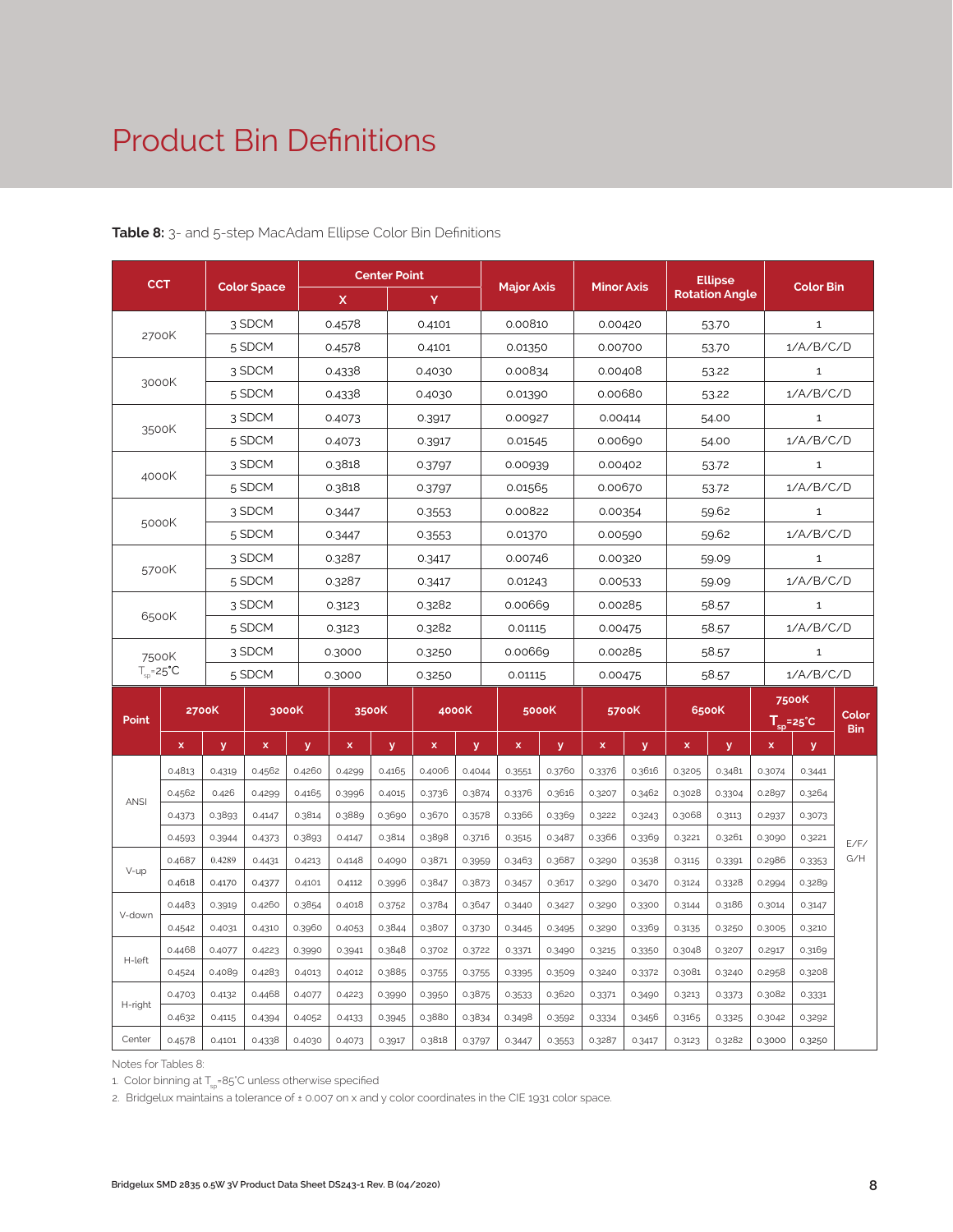## Product Bin Definitions







**Bridgelux SMD 2835 0.5W 3V Product Data Sheet DS243-1 Rev. B (04/2020)**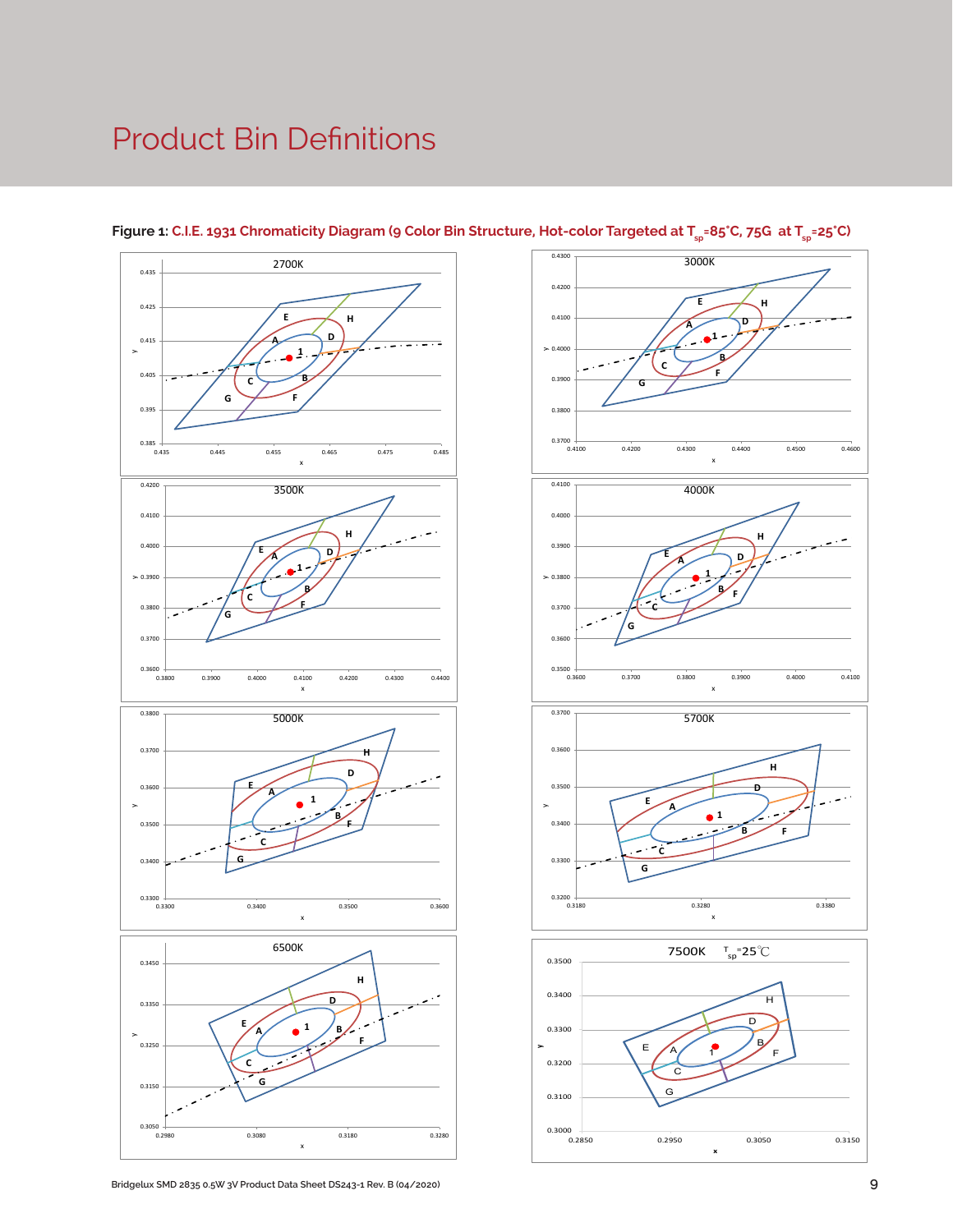### Performance Curves

#### Figure 2: Drive Current vs. Voltage (T<sub>SD</sub>=25°C)



Figure 3: Typical Relative Luminous Flux vs. Drive Current (T<sub>sp</sub>=25°C)



Note for Figure 3:

<sup>1.</sup> Bridgelux does not recommend driving mid power LEDs at low currents. Doing so may produce unpredictable results. Pulse width modulation (PWM) is recommended for dimming effects.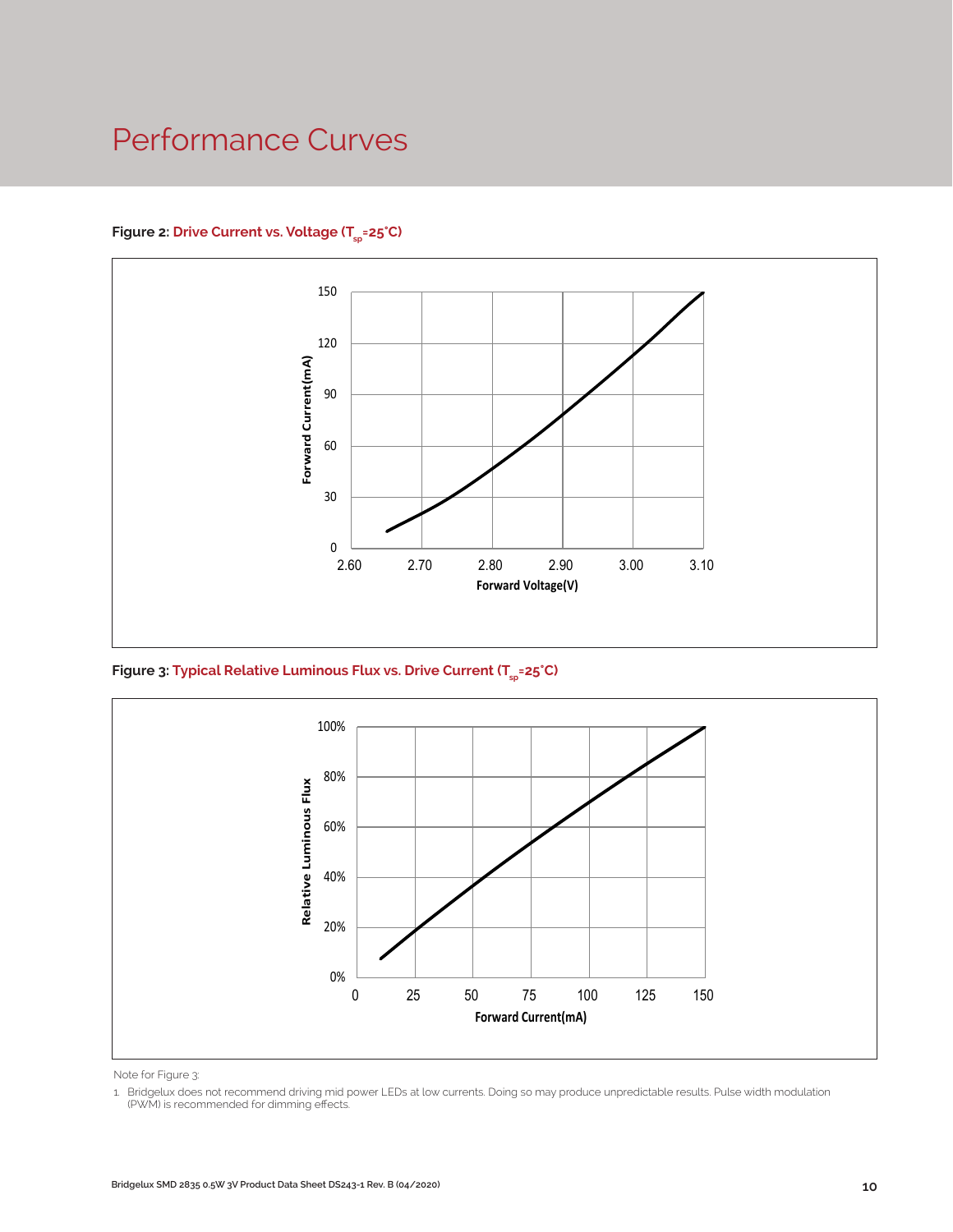### Performance Curves



#### **Figure 4: Typical Relative Flux vs. Solder Point Temperature**

**Figure 5: Typical ccx Shift vs. Solder Point Temperature**



Notes for Figures 4 & 5:

4. For other color SKUs, the shift in color will vary. Please contact your Bridgelux Sales Representative for more information.

<sup>1.</sup> Characteristics shown for warm white based on 3000K and 90 CRI.

<sup>2.</sup> Characteristics shown for neutral white based on 4000K and 90 CRI.

<sup>3.</sup> Characteristics shown for cool white based on 5000K and 90 CRI.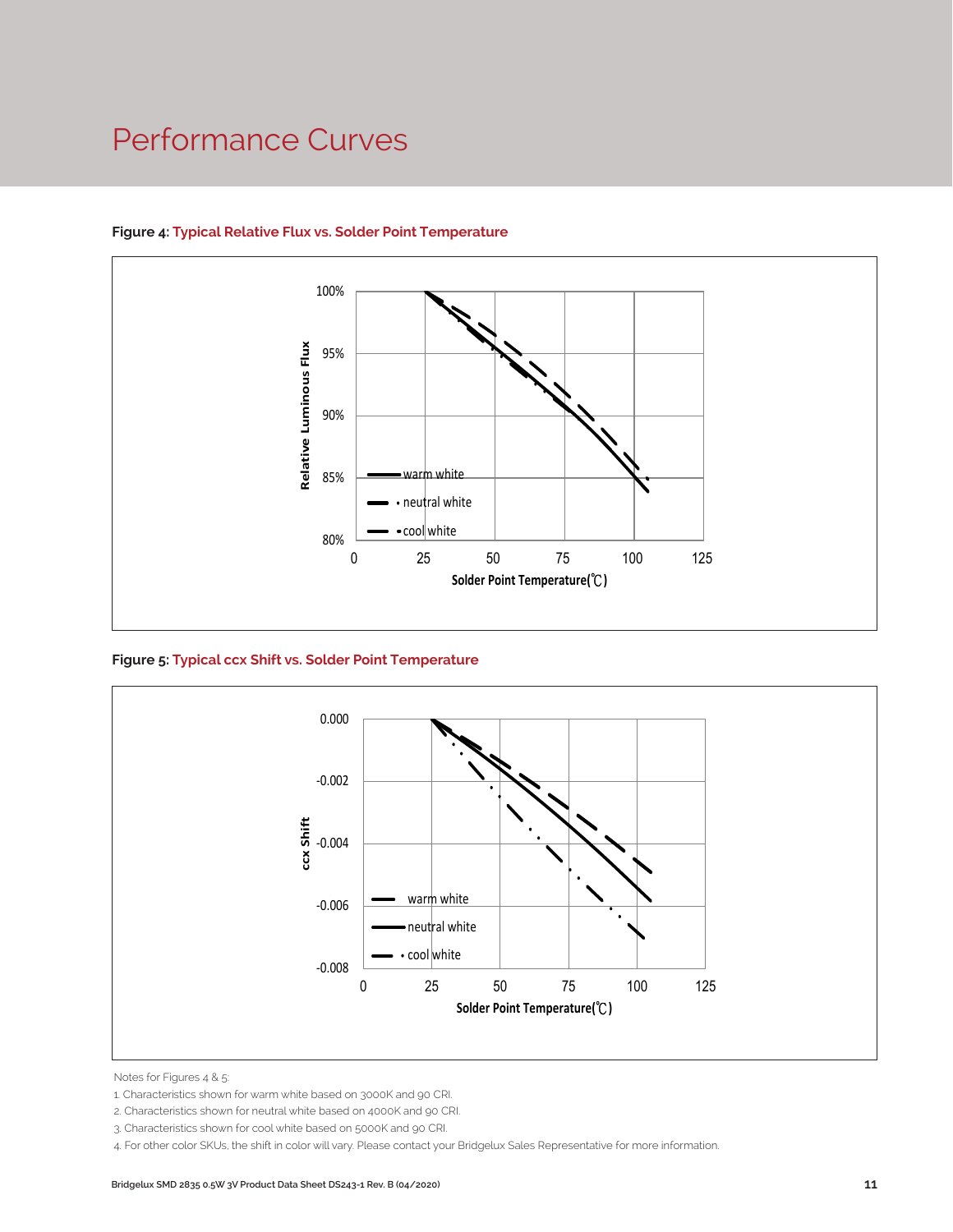### Performance Curves



#### **Figure 6: Typical ccy Shift vs. Solder Point Temperature**

Notes for Figure 6:

1. Characteristics shown for warm white based on 3000K and 90 CRI.

2. Characteristics shown for neutral white based on 4000K and 90 CRI.

3. Characteristics shown for cool white based on 5000K and 90 CRI.

4. For other color SKUs, the shift in color will vary. Please contact your Bridgelux Sales Representative for more information.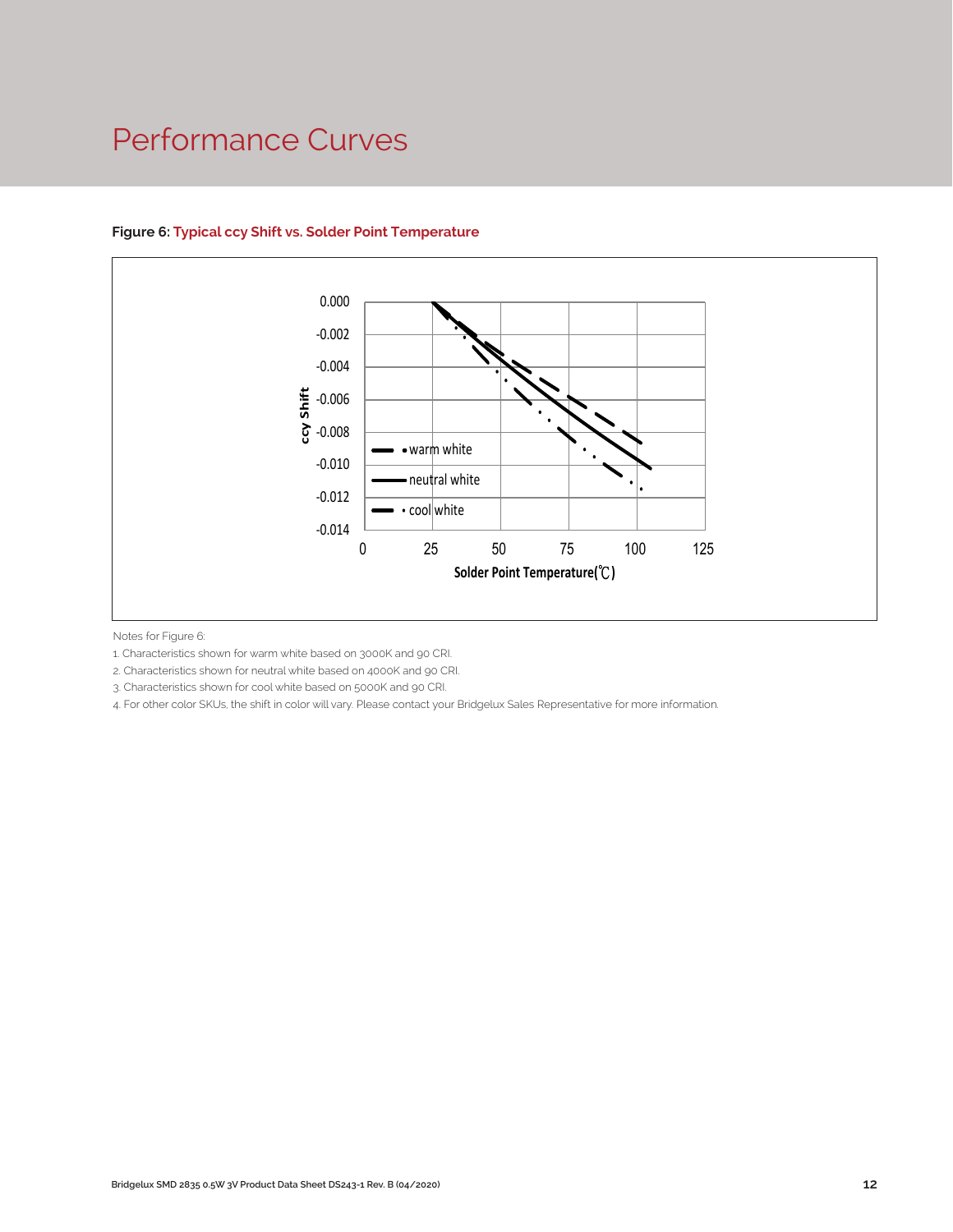### Typical Radiation Pattern



#### Figure 7: Typical Spatial Radiation Pattern at 150mA, T<sub>sp</sub>=25°C

Notes for Figure 7:

1. Typical viewing angle is 120°.

2. The viewing angle is defined as the off axis angle from the centerline where luminous intensity (Iv) is ½ of the peak value.

#### Figure 8: Typical Polar Radiation Pattern at 150mA, T<sub>sp</sub>=25°C

.

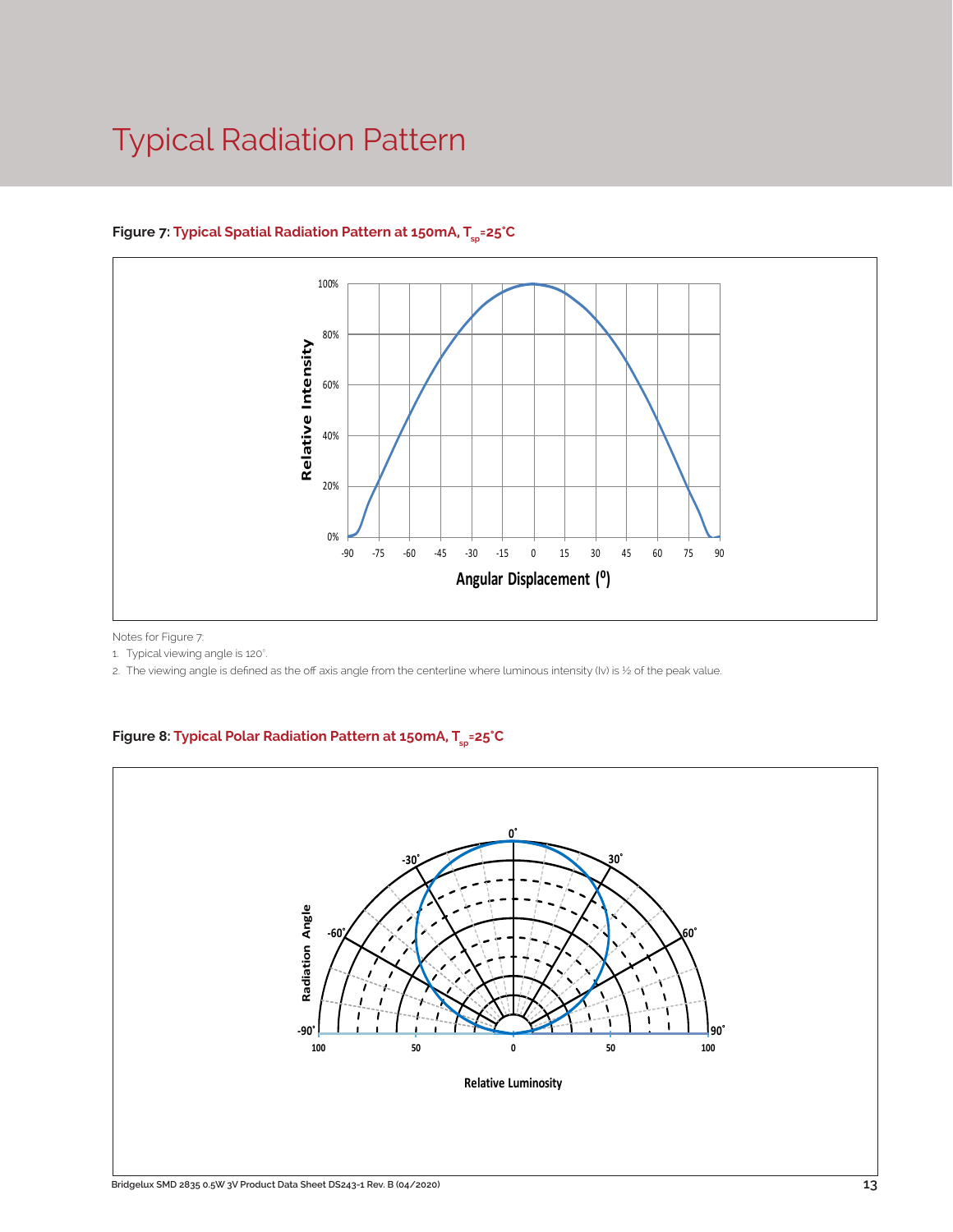# Typical Color Spectrum

#### **Figure 9: Typical Color Spectrum**



Notes for Figure 9:

1. Color spectra measured at nominal current for Tsp = 25°C

2. Color spectra shown for 90 CRI products.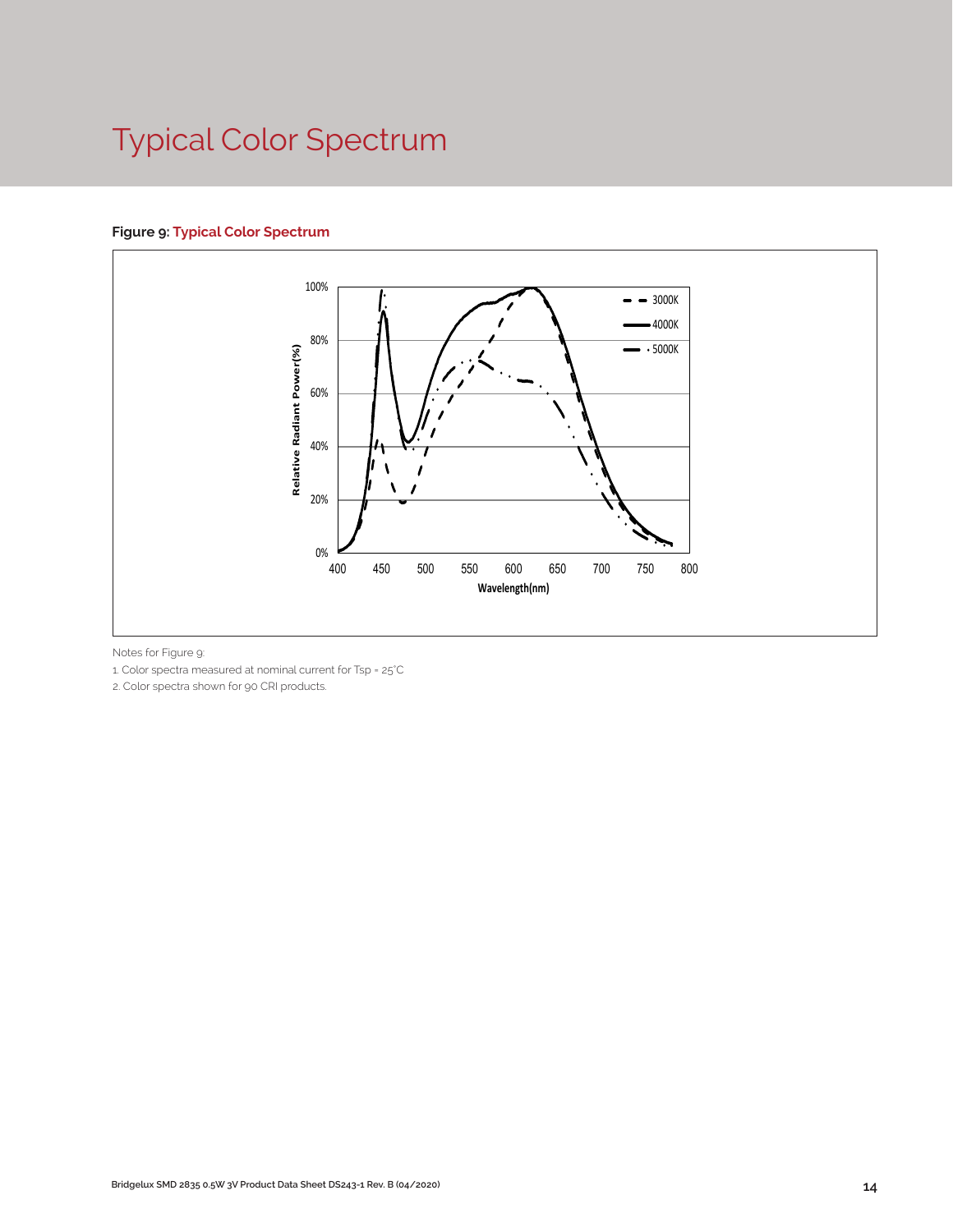### Mechanical Dimensions

#### **Figure 10: Drawing for SMD 2835**









**Bottom view** 

Notes for Figure 10:

1. Drawings are not to scale.

2. Drawing dimensions are in millimeters.

3. Unless otherwise specified, tolerances are ± 0.10mm.

### Recommended PCB Soldering Pad Pattern

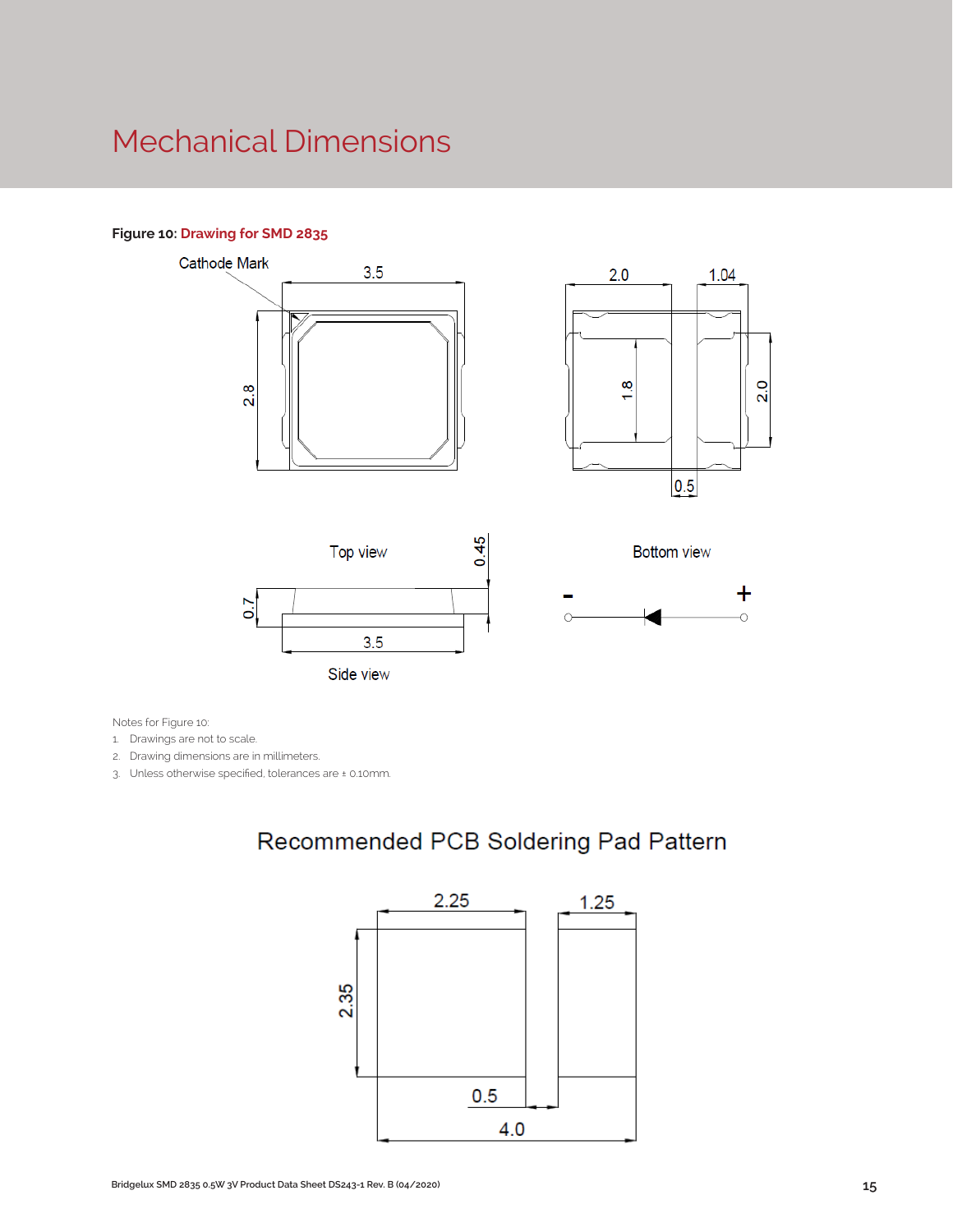# Reliability

#### **Table 9:** Reliability Test Items and Conditions

| No.            | <b>Items</b>                        | <b>Reference</b><br><b>Standard</b>             | <b>Test Conditions</b>                                                                                 | <b>Drive</b><br><b>Current</b> | <b>Test Duration</b> | <b>Units</b><br>Failed/Tested |
|----------------|-------------------------------------|-------------------------------------------------|--------------------------------------------------------------------------------------------------------|--------------------------------|----------------------|-------------------------------|
| 1              | Moisture/Reflow Sensitivity         | J-STD-020E                                      | $T_{\text{cld}}$ = 260°C, 10sec,<br>Precondition: 60°C, 60%RH, 168hr                                   | $\sim$                         | 3 reflows            | 0/22                          |
| $\overline{c}$ | Low Temperature Storage             | JESD22-A119                                     | $T_a = -40^{\circ}C$                                                                                   | $\bar{a}$                      | 1000 hours           | 0/22                          |
| 3              | High Temperature Storage            | $T_a = 100^{\circ}$ C<br>JESD22-A103D           |                                                                                                        | $\sim$                         | 1000 hours           | 0/22                          |
| 4              | Low Temperature Operating Life      | JESD22-A108D<br>$T_s = -40^{\circ}C$            |                                                                                                        | 150 <sub>m</sub> A             | 1000 hours           | 0/22                          |
| 5              | Temperature Humidity Operating Life | JESD22-A101C<br>$T_{SD} = 85^{\circ}$ C, RH=85% |                                                                                                        | 150 <sub>m</sub> A             | 1000 hours           | 0/22                          |
| 6              | High Temperature Operating Life     | JESD22-A108D                                    | $T_{\rm sn} = 85^{\circ}C$                                                                             | 150 <sub>m</sub> A             | 1000 hours           | 0/22                          |
| $\overline{7}$ | Power switching                     | IEC62717:2014                                   | $T_{\rm SD} = 85^{\circ}C$<br>30 sec on, 30 sec off                                                    | 150 <sub>m</sub> A             | 30000 cycles         | 0/22                          |
| 8              | <b>Thermal Shock</b>                | JESD22-A106B                                    | $T_a = -40^{\circ}C - 100^{\circ}C$ ;<br>Dwell: 15min; Transfer: 10sec                                 | $\sim$                         | 200 cycles           | 0/22                          |
| 9              | Temperature Cycle                   | JESD22-A104E                                    | $T_a = -40^{\circ}C - 100^{\circ}C$ ;<br>Dwell at extreme temperature: 15min;<br>Ramp rate < 105°C/min |                                | 200 cycles           | 0/22                          |
| 10             | Electrostatic Discharge             | JS-001-2012                                     | HBM, $2KV$ , $1.5k\Omega$ , 100pF,<br>Alternately positive or negative                                 | $\overline{\phantom{a}}$       |                      | 0/22                          |

#### Passing Criteria

| <b>Item</b>                     | <b>Symbol</b> | <b>Test Condition</b> | <b>Passing Criteria</b> |
|---------------------------------|---------------|-----------------------|-------------------------|
| Forward Voltage                 |               | 150 <sub>m</sub> A    | ΔVf<10%                 |
| Luminous Flux                   | ۲v            | 150 <sub>m</sub> A    | ΔFν<30%                 |
| <b>Chromaticity Coordinates</b> | (x, y)        | 150 <sub>m</sub> A    | Δu'v'<0.007             |

Notes for Tables 9:

1. Measurements are performed after allowing the LEDs to return to room temperature

2.  $T_{\scriptscriptstyle \rm std}$  : reflow soldering temperature;  $T_{\scriptscriptstyle \rm a}$  : ambient temperature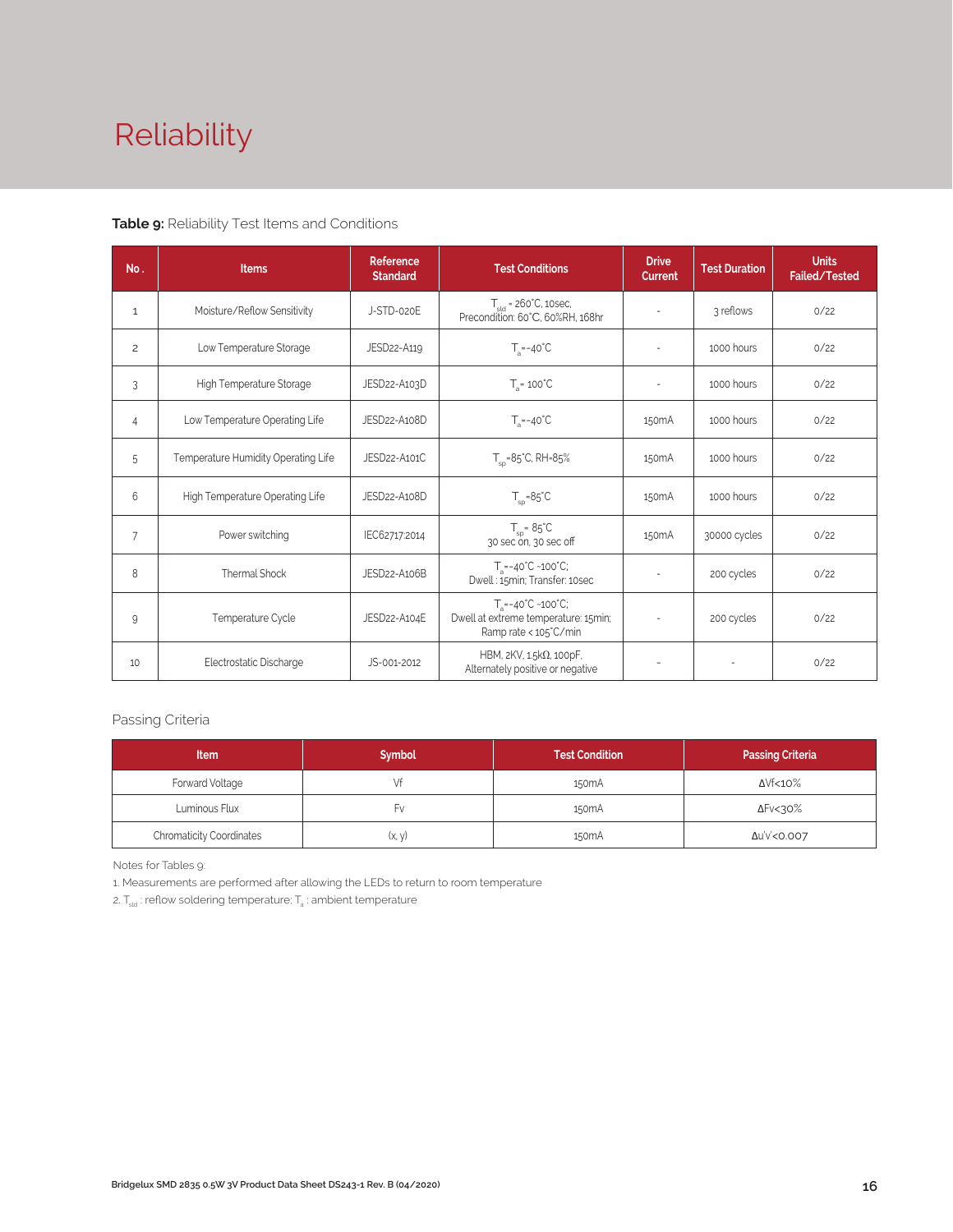### Reflow Characteristics

#### **Figure 11 : Reflow Profile**



| <b>Profile Feature</b>                                                 | <b>Lead Free Assembly</b> |  |
|------------------------------------------------------------------------|---------------------------|--|
| Temperature Min. (Ts_min)                                              | $160^{\circ}$ C           |  |
| Temperature Max. (Ts_max)                                              | $205^{\circ}$ C           |  |
| Time (ts) from Ts_min to Ts_max                                        | 60-150 seconds            |  |
| Ramp-Up Rate (TL to Tp)                                                | 3 °C/second               |  |
| Liquidus Temperature (TL)                                              | 220 °C                    |  |
| Time (TL) Maintained Above TL                                          | 60-150 seconds            |  |
| Peak Temp(Tp)                                                          | 260 °C max.               |  |
| Time (Tp) Within 5 °C of the Specified Classification Temperature (Tc) | 25 seconds max.           |  |
| Ramp-Down Rate (Tp to TL)                                              | 5 °C/second max.          |  |
| Time 25 °C to Peak Temperature                                         | 10 minutes max.           |  |

#### **Figure 12 : Pick and Place**



Note for Figure 12:

1. When using a pick and place machine, choose a nozzle that has a larger diameter than the LED's emitting surface. Using a Pick-and-Place nozzle with a smaller diameter than the size of the LEDs emitting surface will cause damage and may also cause the LED to not illuminate.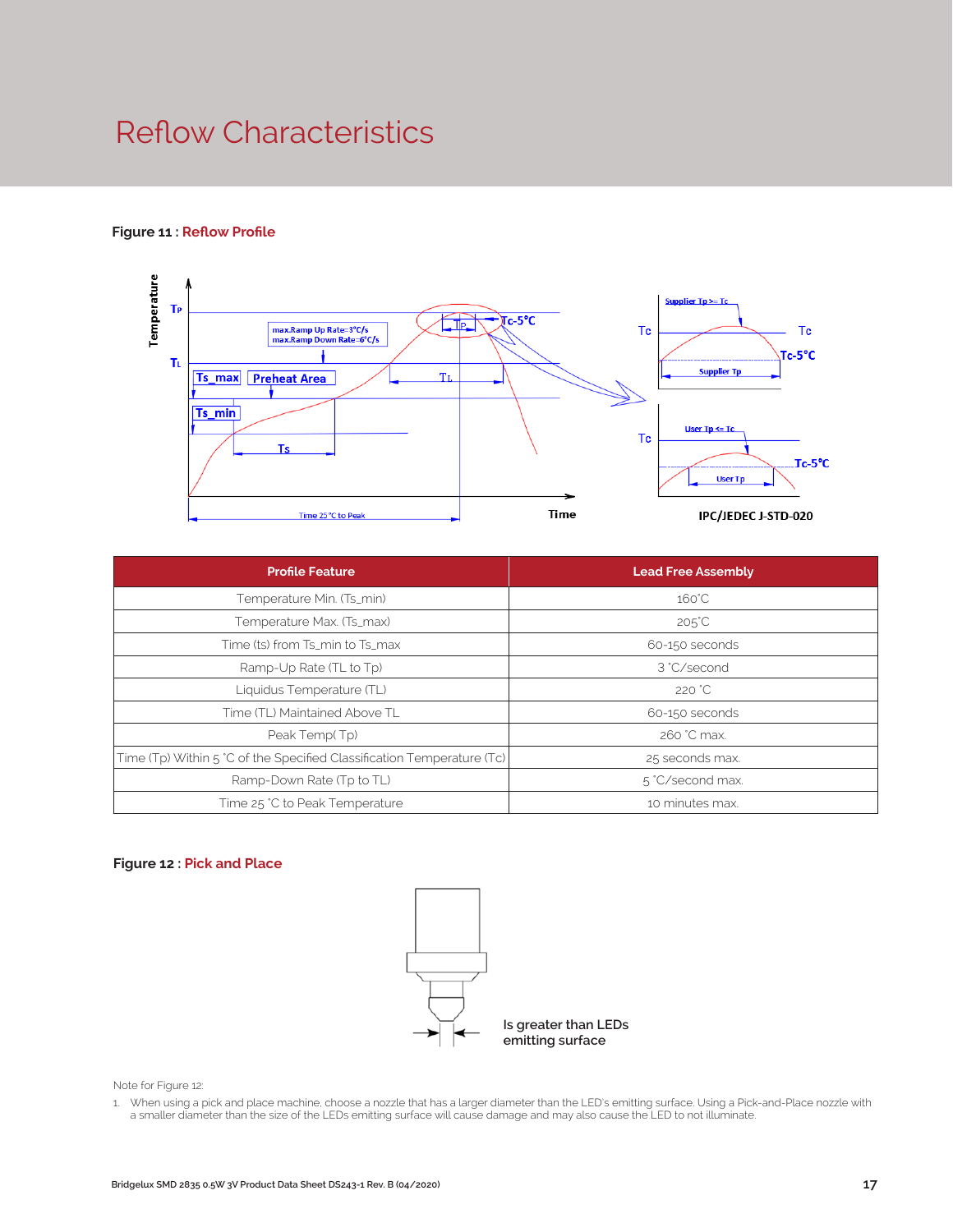### Packaging

#### **Figure 13: Emitter Reel Drawings**



Note for Figure 13:

1. Drawings are not to scale. Drawing dimensions are in millimeters.

#### **Figure 14: Emitter Tape Drawings**





Note for Figure 14:

1. Drawings are not to scale. Drawing dimensions are in millimeters.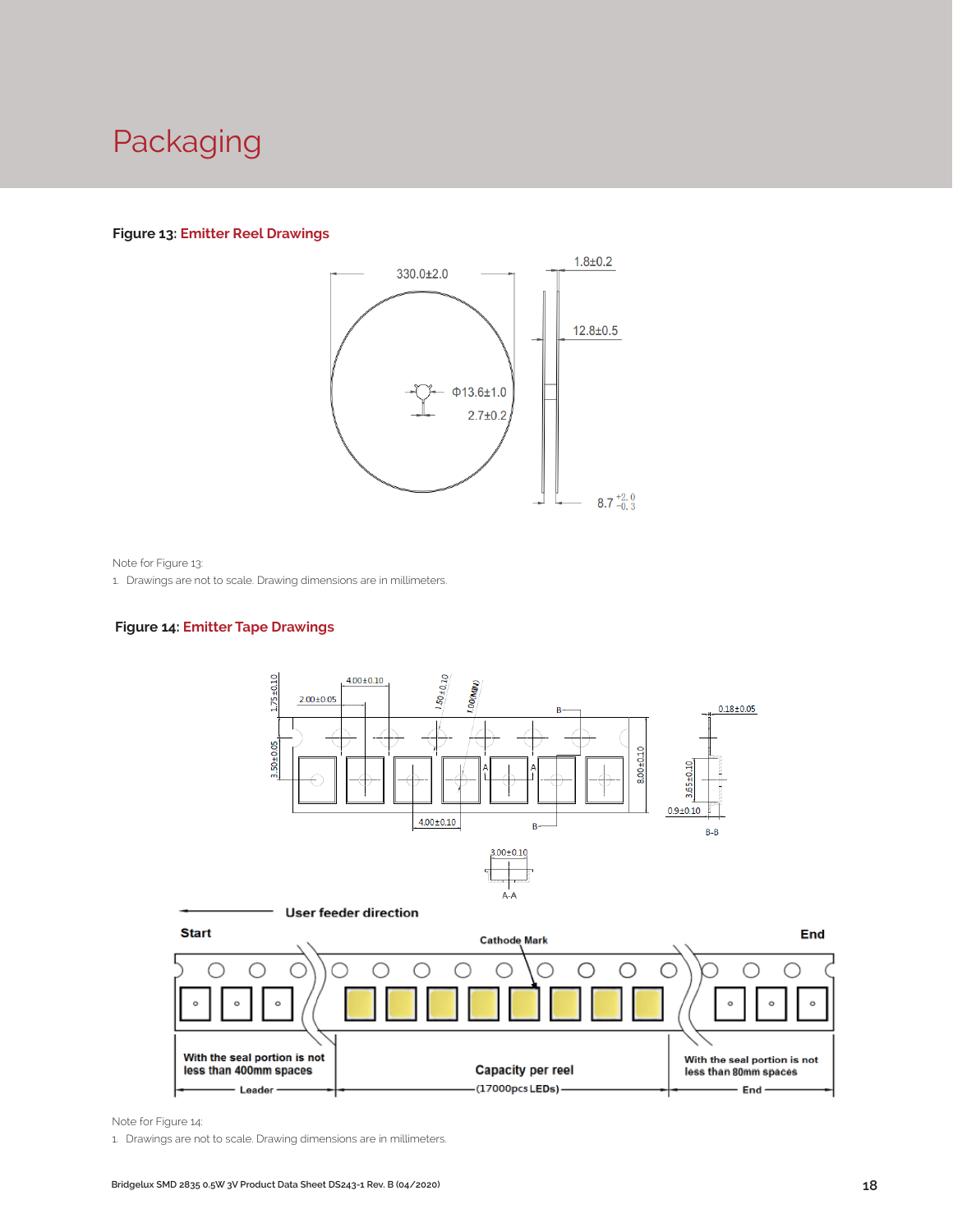# Packaging



#### **Figure 15: Emitter Reel Packaging Drawings**

Note for Figure 15: 1. Drawings are not to scale.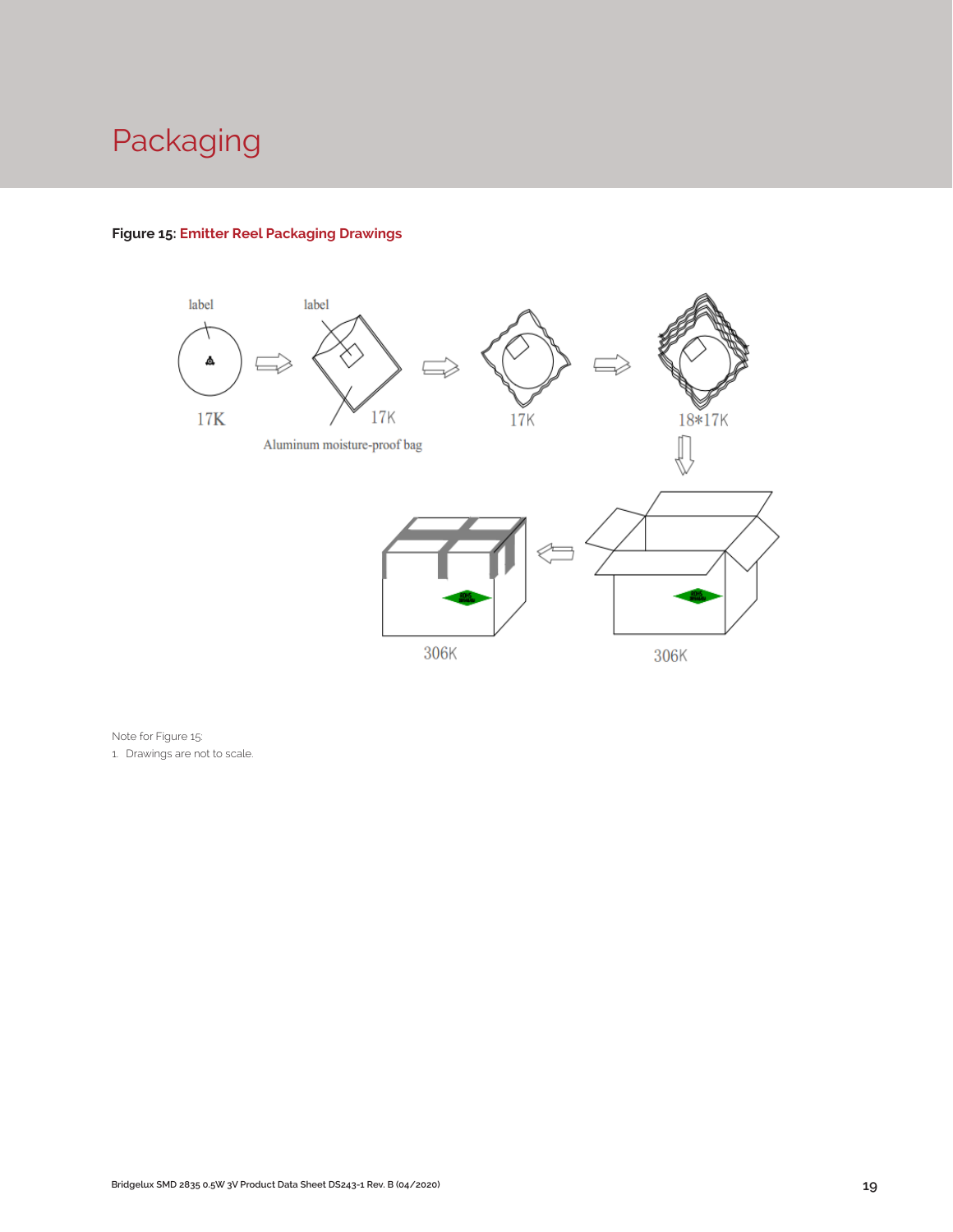# Design Resources

Please contact your Bridgelux sales representative for assistance.

### **Precautions**

#### **CAUTION: CHEMICAL EXPOSURE HAZARD**

Exposure to some chemicals commonly used in luminaire manufacturing and assembly can cause damage to the LED emitter. Please consult Bridgelux Application Note AN51 for additional information.

#### **CAUTION: EYE SAFETY**

Eye safety classification for the use of Bridgelux SMD LED emitter is in accordance with IEC specification EN62471: Photobiological Safety of Lamps and Lamp Systems. SMD LED emitters are classified as Risk Group 1 when operated at or below the maximum drive current. Please use appropriate precautions. It is important that employees working with LEDs are trained to use them safely.

#### **CAUTION: RISK OF BURN**

Do not touch the SMD LED emitter during operation. Allow the emitter to cool for a sufficient period of time before handling. The SMD LED emitter may reach elevated temperatures such that could burn skin when touched.

### **CAUTION**

#### **CONTACT WITH LIGHT EMITTING SURFACE (LES)**

Avoid any contact with the LES. Do not touch the LES of the emitter or apply stress to the LES (yellow phosphor resin area). Contact may cause damage to the emitter

Optics and reflectors must not be mounted in contact with the LES (yellow phosphor resin area).

### Disclaimers

#### **MINOR PRODUCT CHANGE POLICY**

The rigorous qualification testing on products offered by Bridgelux provides performance assurance. Slight cosmetic changes that do not affect form, fit, or function may occur as Bridgelux continues product optimization.

#### **STANDARD TEST CONDITIONS**

Unless otherwise stated, LED emitter testing is performed at the nominal drive current.